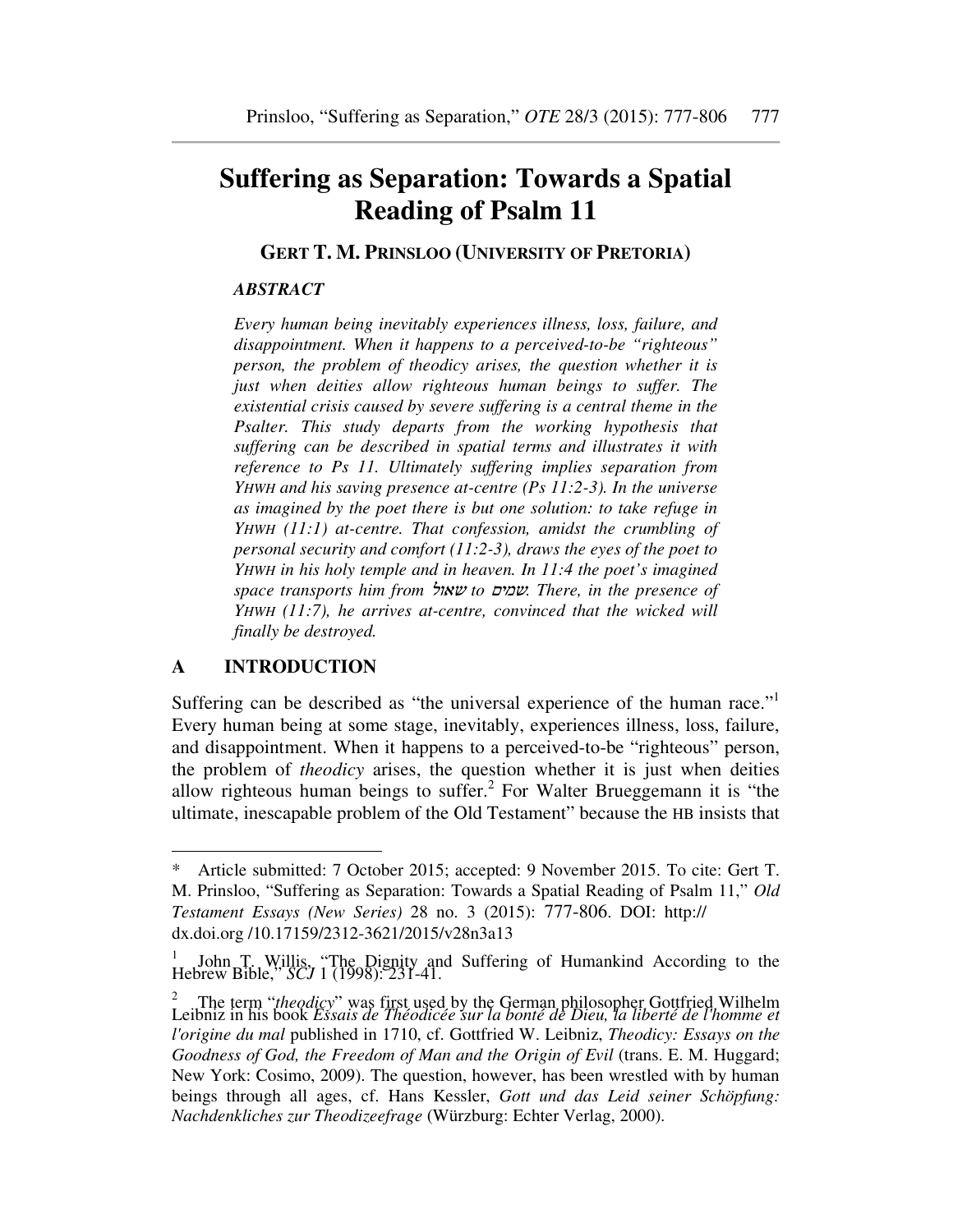"God's world is morally coherent and assured by God's rule."<sup>3</sup> The assertion "does not square very well with lived reality."<sup>4</sup> Hence the theme of the suffering of the righteous is prevalent in the Bible,<sup>5</sup> and as far as the HB is concerned,<sup>6</sup> prominent in the prophetic literature,<sup>7</sup> in Job,<sup>8</sup> the Psalms,<sup>9</sup> and Lamentations.<sup>10</sup> Human beings' reaction to suffering is as universal as the experience of suffering. It "brings disjunction and discordance, and in the existential crisis which follows severe suffering, human beings – both individually and in community – struggle to construct meaning."<sup>11</sup> The existential crisis associated with suffering is a central theme in the Psalter.<sup>12</sup>

In this study I argue that spatial concepts lie at the heart of suffering human beings' struggle to construct meaning. Taking cognisance of a text's spatial dimensions can aid us in understanding the psalmists' struggle to construct meaning in the disjunction and discordance brought about by suffering. I investigate this premise via a spatial reading of Ps 11. I argue that the poem is structured in such a way that the centrally located v. 4 invites us to

<sup>&</sup>lt;sup>2</sup><br>3 Walter Brueggemann, "Some Aspects of Theodicy in Old Testament Faith," *PRSt* 26 (1999): 253-68 (253). Cf. also Walter Brueggemann, "Theodicy in A Social Dimension," *JSOT* 33 (1983): 3-25.

<sup>4</sup> Brueggemann, "Aspects of Theodicy," 256-7.

<sup>5</sup> Erhard S. Gerstenberger and Wolfgang Schrage, eds., *Leiden* (BibKon 1004; Köln: Kohlhammer, 1977); Antii Laatto and Johannes C. de Moor, eds., *Theodicy in the World of the Bible* (Leiden: Brill, 2003); Keith Warrington, "Healing and Suffering in the Bible," *IRM* 93 (2006): 154-64.

<sup>6</sup> James L. Crenshaw, ed., *Theodicy in the Old Testament* (IRT 4; Philadelphia: Fortress Press, 1983).

<sup>7</sup> David P. Melvin, "Why Does the Way of the Wicked Prosper? Human and Divine Suffering in Jeremiah 11:18-12:13 and the Problem of Evil," *EvQ* 83 (2011): 99-106; James D. Nogalski, "Recurring Themes in the Book of the Twelve: Creating Points of Contact for a Theological Reading," *Int* 61 (2007): 125-36.

<sup>8</sup> Kenneth Ngwa, "Did Job Suffer for Nothing? The Ethics of Piety, Presumption and the Reception of Disaster in the Prologue of Job," *JSOT* 33 (2009): 359-80; Larry J. Waters, "Elihu's Categories of Suffering from Job 32-37," *BSac* 166 (2009): 405- 20; Tony Campbell, "God and Suffering – 'It Happens': Job's Silent Solution," *ATI* 3  $(2010): 153-63.$ 

Ralph K. Moore, *An Investigation of the Motif of Suffering in the Psalms of Lamentation* (Ann Arbor, Mich.: UMI, 1993); Fredrik Lindström, *Suffering and Sin* (trans. M. McLamb; Stockholm: Almqvist & Wiksell, 1994).

<sup>10</sup> Elizabeth Boase, "Constructing Meaning in the Face of Suffering: Theodicy in Lamentations," *VT* 58 (2008): 449-68.

<sup>&</sup>lt;sup>11</sup> Boase, "Constructing Meaning," 449.

<sup>12</sup> Claus Westermann, *Praise and Lament in the Psalms* (trans. R. N. Soulen and K. R. Crim; Atlanta: John Knox, 1981), 30-35; Craig C. Broyles, *The Conflict of Faith and Experience in the Psalms: A Form-Critical and Theological Study* (Sheffield: JSOT Press, 1989).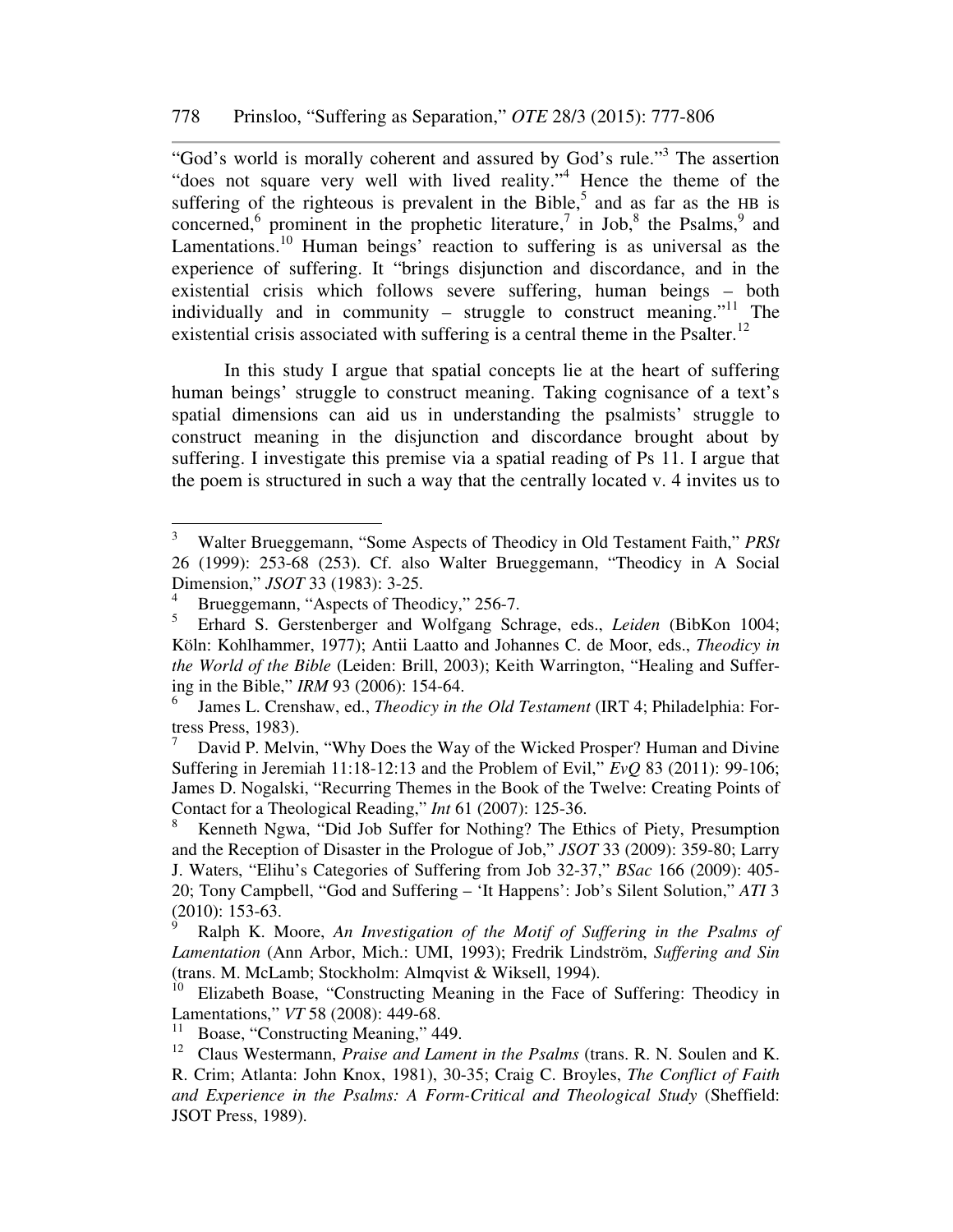read "from centre." I will briefly argue that this reading from centre has implications for the interpretation of Pss  $3-14$  as a psalm group as well.<sup>13</sup>

## **B SUFFERING: SPATIAL PERSPECTIVES**

 $\overline{a}$ 

The geographer Yi-Fu Tuan emphasised that human beings' sense of place and space is intricately linked to personal experience.<sup>14</sup> My presupposition is that the spatial references in the Psalter have been filtered through the experience(s) of their authors/redactors and reflect the real-life experiences of these group(s). Adherents of critical spatiality remind us that space is a three-dimensional concept.<sup>15</sup> The French Marxist philosopher Henri Lefebvre argued that ultimately space should be regarded as a social phenomenon.<sup>16</sup> It is produced in the interaction between human beings and their environment.<sup>17</sup> Space is at the same time a physical, mental and social construct.<sup>18</sup> The American geographer Edward W. Soja uses the terms Firstspace, Secondspace and Thirdspace to describe this trialectic of spaces.<sup>19</sup> He emphasizes that Thirdspace (or lived

<sup>13</sup> Frank-Lothar Hossfeld and Erich Zenger, *Psalm 1-50* (vol. 1 of *Die Psalmen*; NEchtB 29; Würzburg: Echter Verlag, 1993), 13 regards Pss 3-14 as the first "Teilsammlung" in Book I (Pss 3-41) of the Psalter. Book I is called the "First Davidic Collection" because only Pss 8 and 33 do not have the designation לדוד in their superscripts. Hossfeld and Zenger indicate that the first psalm group (Pss 3-41) is concerned with "die leidvolle Existenz der Armen und Gerechten inmitten einer bosen Welt."<br> $V_1^1$ 

<sup>14</sup> Yi-Fu Tuan, *Space and Place: The Perspective of Experience* (Minneapolis: University of Minnesota Press, 2008), 8-18. Tuan states: "In experience, the meaning of space often merges with that of place. 'Space' is more abstract than 'place.' What begins as undifferentiated space becomes place as we get to know it better and endow it with value." Tuan, *Space and Place*, 6.

<sup>15</sup> Jon L. Berquist, "Critical Spatiality and the Construction of the Ancient World," in *'Imagining' Biblical Worlds: Studies in Spatial, Social and Historical Constructs in Honor of James W. Flanagan* (ed. David M. Gunn and Paula M. McNutt; JSOTSup 359; Sheffield: Sheffield Academic Press, 2002), 14-29; Gert T. M. Prinsloo, "The Role of Space in the המעלות שׁירי) Psalms 120-134)," *Bib* 86 (2005): 457-77.

<sup>&</sup>lt;sup>16</sup> Henri Lefebvre, *The Production of Space* (trans. D. Nicholson-Smith; Oxford: Blackwell, 1991), 1.<br> $^{17}$  Berquist "Critics"

Berquist, "Critical Spatiality," 14-15 remarks in this regard: "Space is something we make, create, produce, shape, reshape, form, inform, disform, and transform."

<sup>18</sup> Lefebvre, *Production of Space*, 11; 38-39 refers to *physical* space, i.e. "perceived space" (nature, cosmos, place); *mental* space, i.e. "conceived space" (representations of space, conceptualized space); *social* space, i.e. "lived space" (spaces of representation, space as experienced).

<sup>19</sup> Edward W. Soja, *Thirdspace: Journeys to Los Angeles and Other Real-and-Imagined Places* (Oxford: Blackwell, 1996), 66-67. *Firstspace* is physical/concrete/perceived space. *Secondspace* is imagined/conceived/abstract space. *Thirdspace* is lived space, the confrontation between social groups and their space(s), reflecting the spatial ideology of society. Cf. Berquist, "Critical Spatiality," 20.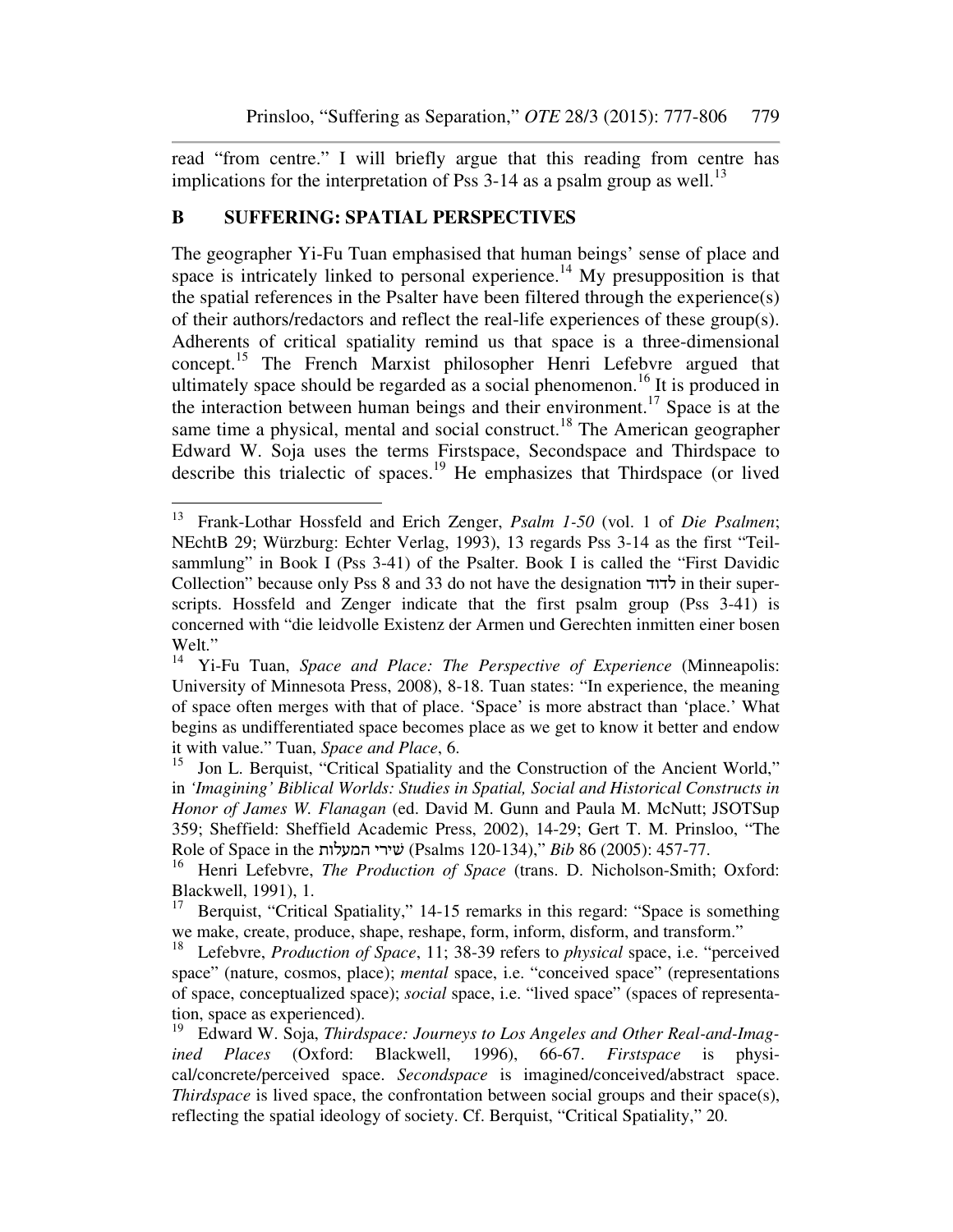space) is "the terrain for the generation of 'counterspaces,' spaces of resistance to the dominant order . . . to lived space as a strategic location from which to encompass, understand, and potentially transform all spaces simultaneously."<sup>20</sup>

According to Leonard L. Thompson mankind in the HB is presented from two perspectives: "man at-center properly orientated to his world, or man off-center in chaos and disorientation."<sup>21</sup> In the book of Psalms one encounters an "I" – a 1st person narrator – using language that "embodies the beliefs of the society in which it arose $12^2$  and describes "typical situations" easily recognisable as "existential situations" that are "experienced by many different people."<sup>23</sup> In depicting this "I" and his world, "two types of situations recur: either the 'I' is at the center, the desideratum of human existence; or he is offcenter, in a state of distress and disequilibrium."<sup>24</sup>

In the spatial imagination of the authors/redactors of the HB the Jerusalem temple is the centre of their universe.<sup>25</sup> It is "the 'place' where the 'I' in distress desires to be."<sup>26</sup> At-centre/off-centre can be experienced on two planes.<sup>27</sup> Horizontally, the binary pair "far/near" expresses this experience. To be "far" from the temple implies to be off-centre, in distress, far from YHWH and his saving presence. Vertically, the binary pair "ascend/descend" expresses the same concept. To "descend" implies to be off-centre, to leave the saving presence of YHWH, to disappear into the depths of  $\text{\AA}e^{\text{28}}$  Approaching (horizontally) and ascending (vertically) to Jerusalem/Zion at the centre of the universe has real significance in the cosmic imagination of the authors/redactors of the HB. The cosmic centre symbolises order, structure, salvation, and life. The outer limits, whether horizontally (the waters of chaos) or vertically (the depths of Še'ôl) symbolise chaos, disorientation, persecution,

<sup>20</sup> <sup>20</sup> Soja, *Thirdspace*, 68.

<sup>21</sup> Leonard L. Thompson, *Introducing Biblical Literature: A More Fantastic Country* (Engelwood Cliffs: Prentice-Hall, 1978), 13.

<sup>22</sup> Thompson, *Introducing Biblical Literature*, 53.

<sup>23</sup> Thompson, *Introducing Biblical Literature*, 54.

<sup>24</sup> Thompson, *Introducing Biblical Literature*, 54.

<sup>&</sup>lt;sup>25</sup> For an overview of biblical worldview(s), cf. Bernd Janowski, "Das biblische Weltbild: Eine methodologische skizze," in *Das biblische Weltbild und seine altorientalischen Kontexte* (ed. Bernd Janowski and Beate Ego; Tübingen: Mohr Siebeck, 2001), 3-26; Angelika Berlejung, "Weltbild/Kosmologie," in *Handbuch theologischer Grundbegriffe zum alten und neuen Testament* (ed. Angelika Berlejung and Christian Frevel; Darmstadt: Wissenschaftliche Buchgesellschaft, 2006), 65-72.

<sup>26</sup> Thompson, *Introducing Biblical Literature*, 59.

<sup>27</sup> Nicolas Wyatt, *Space and Time in the Religious Life of the Near East* (Sheffield: Sheffield Academic Press, 2001), 35-40.

<sup>28</sup> Thompson, *Introducing Biblical Literature*, 54-65.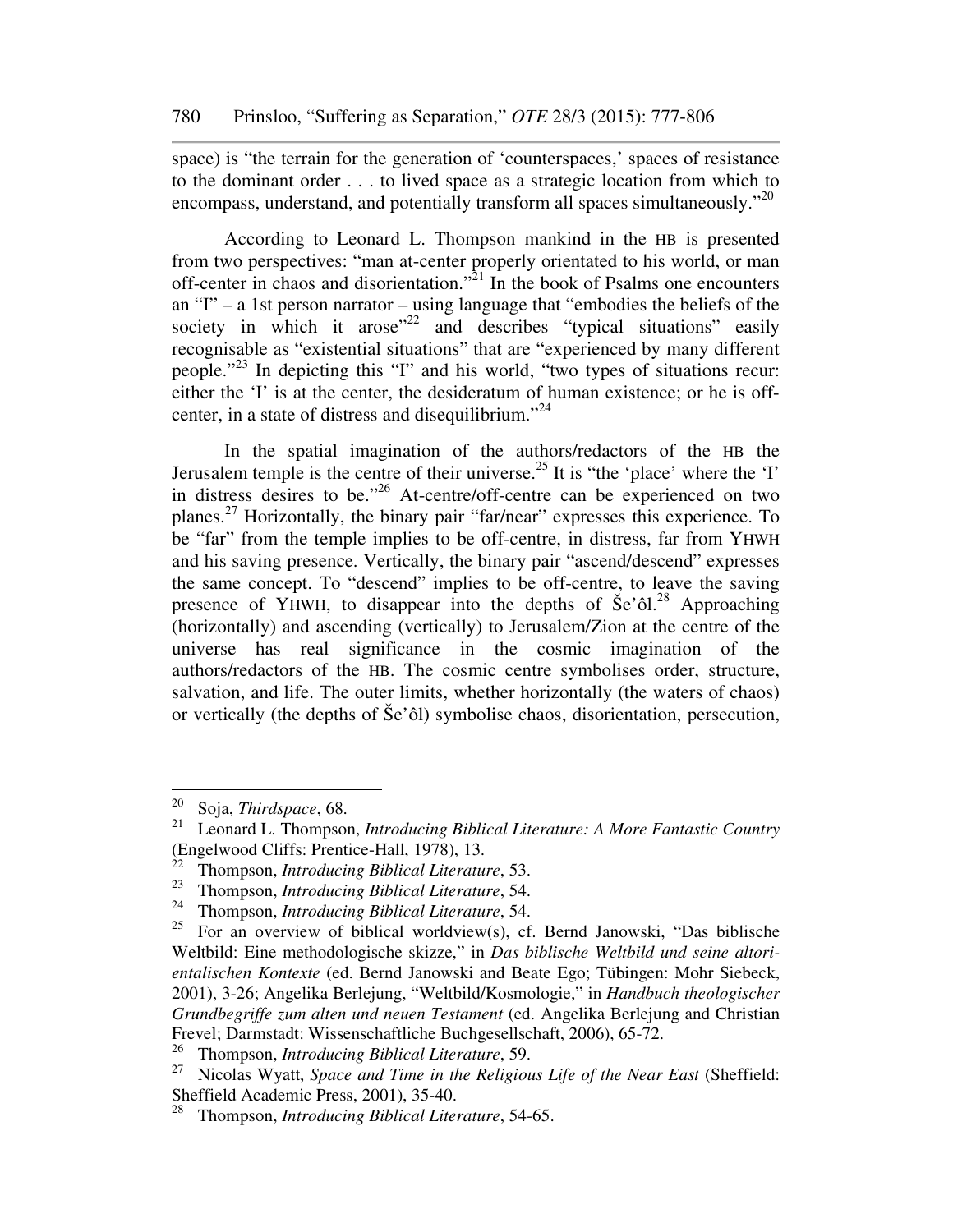and death.<sup>29</sup> To be at-centre implies to be in the presence of YHWH, to live in harmony with YHWH and the covenantal community, to experience שלום, indeed, to be in heaven.<sup>30</sup>

In the "world of words produced by the text" the poets of the Psalms provide readers with a "point of view/focus/spatial perspective" which reveals their "ideological stance."<sup>31</sup> Simply stated that ideological stance can be summarised as the belief in YHWH, the Creator-King, as "the universal God of heaven" who "determines whether one is off- or at-center."<sup>32</sup> The "rootmetaphor" of YHWH as Creator-King allows the poets to imagine a new reality, a 'counterspace' as space of resistance to a "real" world where they were confronted by suffering and oppression.<sup>33</sup> Metaphors are intrinsically related to the world of words produced by the text as we "use metaphors all the time in order to say something about things we know little about."<sup>34</sup> Metaphors allow us to "use the conventional wisdom associated with one context to serve as the screen or grid through which we see the other context," hence "metaphor

<sup>29</sup> Wayne Horowitz, *Mesopotamian Cosmic Geography* (MCiv 8; Winona Lake, Indiana: Eisenbrauns, 1998), xii; Annette Krüger, "Himmel – Erde – Unterwelt: Kosmologische Entwürfe in der poetischen Literatur Israels," in *Das biblische Weltbild und seine altorientalischen Kontexte* (ed. Bernd Janowski and Beate Ego; Tübingen: Mohr Siebeck, 2001), 65-83.<br><sup>30</sup> Bernd Janowski "Die

<sup>30</sup> Bernd Janowski, "Die heilige Wohnung des Höchsten: Kosmologische Implikationen der Jerusalemer Tempeltheologie," in *Gottesstadt und Gottesgarten: Zu Geschichte und Theologie des Jerusalemer Tempels* (ed. Othmar Keel and Erich Zenger; QD 91; Freiburg: Herder, 2002), 24-68; Gert T. M. Prinsloo, " $\check{S}^{e}$ " od  $\rightarrow$ Yerûšālayim  $\leftarrow$  Šāmayim: Spatial Orientation in the Egyptian Hallel (Psalms 113-118)," *OTE* 19 (2006): 739-60; James L. Mays, *Psalms* (IBC; Louisville, Ky.: John Knox Press, 1994), 75. The temple was regarded as heaven upon earth. See Janowski, "Die heilige Wohnung," 26-27.

<sup>&</sup>lt;sup>31</sup> Gert T. M. Prinsloo, "Place, Space and Identity in the Ancient Mediterranean World: Theory and Practice with Reference to the Book of Jonah," in *Place, Space and Identity in the Ancient Mediterranean World* (vol. 5 of *Constructions of Space*; ed. Gert T. M. Prinsloo and Christl M. Maier; LHBOTS 576; New York: Bloomsbury T&T Clark, 2013), 3-25 (7).<br><sup>32</sup> Prinsloo "Place Space a

Prinsloo, "Place, Space and Identity," 25. According to Tryggve N. D. Mettinger, *In Search of God: The Meaning and Message of the Everlasting Names* (trans. F. H. Cryer; Philadelphia: Fortress, 1978), 92 the notion of YHWH as King can probably be called "the center of the Old Testament understanding of God."

<sup>&</sup>lt;sup>33</sup> Mettinger, *In Search of God*, 92 defines a root metaphor as "a metaphor that serves as a basic analogy or model; it is used to describe the nature of the world" and "feeds a whole family of extended metaphors; it comprises the genetic code for a broad complex of ideas."

<sup>34</sup> Sallie M. TeSelle, *Speaking in Parables: A Study in Metaphor and Theology* (Philadelphia: Fortress, 1975), 43.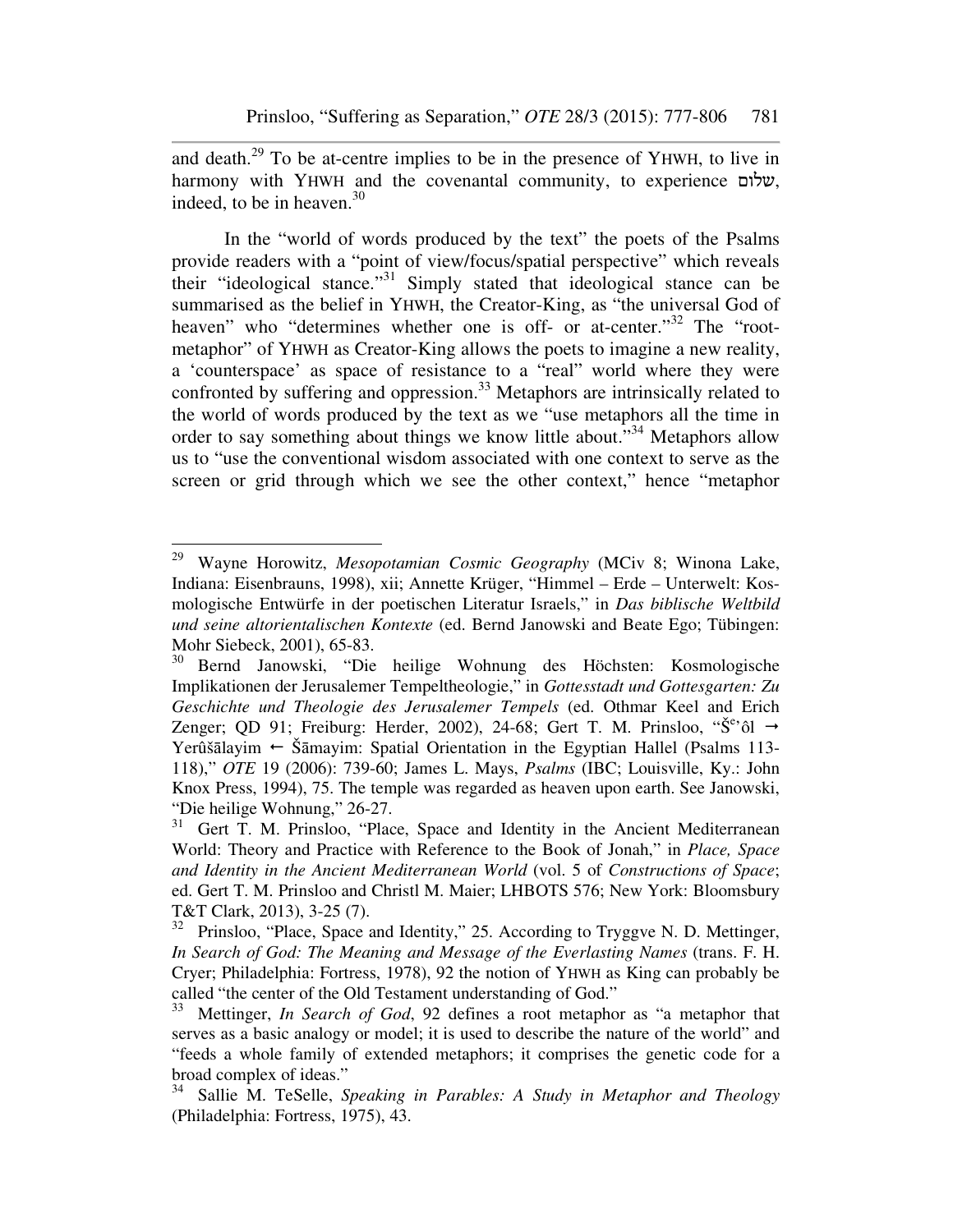belongs more in the realm of faith and hope than in the realm of knowledge."<sup>35</sup> Through the grid of the "YHWH as Creator-King" metaphor the poets of the Psalms could imagine the temple in Jerusalem as the centre of their universe, the meeting point between heaven and earth, the place where one can truly be at-centre. They invite us to read "from centre" and expect us by doing so to arrive "at centre."<sup>36</sup>

Suffering in the Psalter is described in spatial terms. Causes of suffering can be enumerated,<sup>37</sup> but ultimately it implies separation from YHWH and his saving presence at-centre. The vertical and horizontal symbolism with Jerusalem/Zion as the centre of the universe "refers to an existential perspective rather than a geographical location,"<sup>38</sup> to a lived experience "imagined" by the poet rather than a "physical" place or "abstract" space. Poems create a world of words that is related to the "real" world, but not identical to it. Bernd Janowski used the metaphor of a house to indicate that the Book of Psalms in the end can be regarded as a house or temple "nicht aus Steinen, sondern aus Worten (*templum spirituale*), mit dem Proömium Ps 1-2 als weitem 'Eingangsportal' . . . und mit dem Schlußhallel Ps 146-150 als klangvollen 'Schlussstein.'"<sup>39</sup>

For a number of reasons Ps 11 is an excellent case study of the spatial ideology of the Psalter in general and Pss 3-14 as the first deliberate collection of poems in the Book of Psalms in particular. First, it contains spatial terminol- $\log y$  on both the horizontal and vertical levels.<sup>40</sup> Second, the poem oscillates between movement between spaces and quiet confidence in space.<sup>41</sup> Third, the

<sup>35</sup> TeSelle, *Speaking in Parables*, 43.

<sup>36</sup> Mettinger, *In Search of God*, 92 remarks that "the Lord as 'King' is a metaphor that generates other, related metaphors; it supports an entire tree and its attendant ramifications. Among these ramifications is the notion of the temple as God's royal dwelling – God's 'palace.'"

<sup>37</sup> Moore, *Investigation*, 8-59 lists as causes of suffering: loneliness and the experience of isolation (Ps 12; 25) and abandonment (Ps 13; 22; 42-43; 44; 55; 74); persecution by enemies (Ps 54; 94; 109; 140) accompanied by torment (Ps 137) and the denial of YHWH's existence and ability to save (Ps 14); anxiety caused by personal sin (Ps 51), disease (Ps 38), stress (Ps 31) or fear of death (Ps 88).<br> $\frac{38}{28}$ . Thompson, *Introducing Biblical Literature* 64

<sup>38</sup> Thompson, *Introducing Biblical Literature*, 64.

<sup>39</sup> Bernd Janowski, "Ein Tempel aus Worten: Zut theologischen Architektur des Psalters," in *The Composition of the Book of Psalms* (ed. Erich Zenger; BETL 238; Leuven: Peeters, 2010), 279-306 (305).

 $^{40}$  Cf. במו־אפל "I took refuge" (1b); הר $\,$ "mountain" (1c); במו־אפל "from darkness" (2c); השתות (4b). היכל קדשו (3a); היכל קדשו היכל היכל היכל the foundations" (3a); השתות "heaven" (4b).

<sup>&</sup>lt;sup>41</sup> Movement is suggested by the command to flee  $(1c)$ , the hunting metaphor  $(2abc)$ , the destruction of foundations (3a) and the raining of fire and brimstone upon the wicked (6b). Quiet confidence is suggested by the poet's confession that he takes refuge in YHWH (1a), YHWH's presence in the temple and upon his heavenly throne (4ab), and his scrutinising of mankind (4cd; 5abc).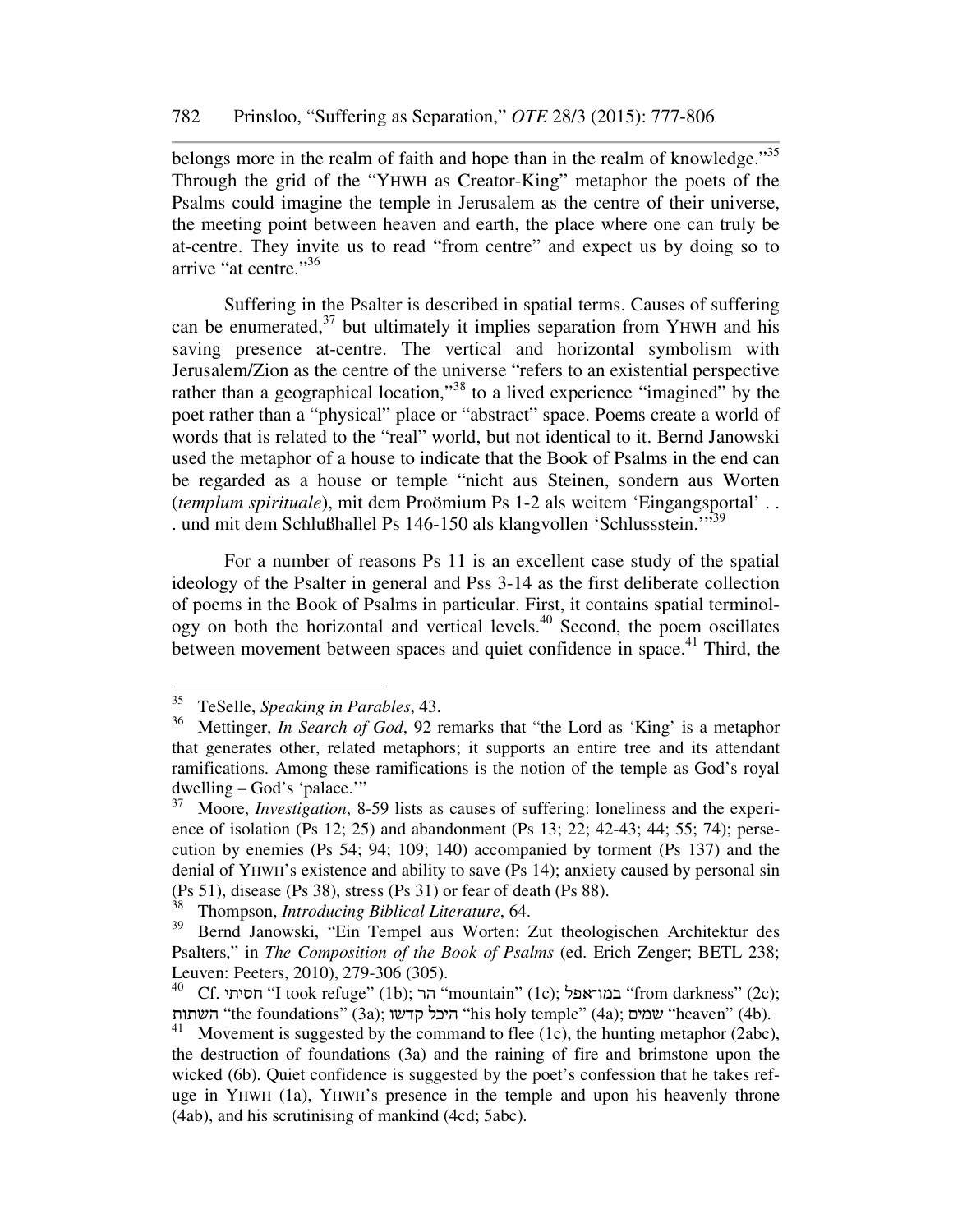binary pair "off-centre/at-centre" is present in several verses.<sup>42</sup> Fourth, the poem is not a lament where "separation" terminology is to be expected, but a confession of faith (11:1). I will argue that a spatial reading provides a key to unravel also this poem's interpretational challenges.<sup>43</sup> Fifth, the psalm illustrates the direct spatial link between Jerusalem/Zion/temple on the one hand and YHWH's kingship on the other hand  $(11:4)$ .<sup>44</sup> Psalm 11:4 occurs at the centre of the poem and invites us to read "from centre" in a reality where "the foundations" are being destroyed (11:3) and suffering is never far from the poet's mind (11:2).

#### **C PSALM 11: INTRA- AND INTERTEXTUAL PERSPECTIVES**

#### **1 Introductory Remarks**

 $\overline{a}$ 

Psalm 11 is a "marginal" poem that received little attention in the history of Psalms research.<sup>45</sup> Compared to the lingering beauty of Pss 8, 19 or 23 it seems to be "just another psalm, rather conventional and in no way outstanding in thought, form or literary merit."<sup>46</sup> Psalm 11 confronts exegetes with difficult

 $42$  Being at-centre is suggested by חסיתי "I took refuge" (1b); the image of YHWH in his holy temple and on his heavenly throne (4ab); the restoration of the righteous to their proper location in the presence of YHWH (7ab). Being off-centre is suggested by the command נודי הרכם "flee your mountain" (1c); the image of the righteous as a hunted animal (2abc); the destruction of foundations (3ab).

<sup>&</sup>lt;sup>43</sup> I investigated the theme of suffering and spatiality in a study of Ps 13, a classic example of an individual lament. I argued that "the *individual spatial experience* of a sufferer provides a key to a *holistic interpretation of individual laments*" and that "these laments draw heavily upon spatial language . . . to give voice to feelings of *estrangement* and *divine and social distance and absence* on the one hand, and the longing for *restoration of relationships* and *divine and social presence* on the other hand." Cf. Gert T. M. Prinsloo, "Suffering Bodies – Divine Absence: Towards a Spatial Reading of Ancient Near Eastern Laments with Reference to Psalm 13 and An Assyrian Elegy (K 890)," *OTE* 26 (2013): 773-803 (784).

<sup>44</sup> Studies devoted to the kingship of YHWH usually concentrate on poems containing so-called Zion theology (Pss 46-48) or the *YHWH mlk* psalms (Pss 93-99), cf. Marc Z. Brettler, *God is King: Understanding an Israelite Metaphor* (JSOTSup 76; Sheffield: JSOT Press, 1989); Shawn W. Flynn, *YHWH is King: The Development of Divine Kingship in Ancient Israel* (VTSup 159; Leiden: Brill, 2014). Mettinger, *In Search of God*, 93 indicates that the notion of God as King "lies beneath the surface of numerous texts, even of some that do not use 'king,' 'to rule,' 'throne,' and so forth."

<sup>45</sup> Cf. the bibliographies in Erhard S. Gerstenberger, *Psalms Part I with an Introduction to Cultic Poetry* (FOTL 14; Grand Rapids, Mich.: William B. Eerdmans, 1988), 80; Hans-Joachim Kraus, *Psalms 1-59* (trans. H. C. Oswald; Minneapolis: Augsburg, 1988), 201; Oswald Loretz, *Psalmstudien: Kolometrie, Strophik und Theologie ausgewählter Psalmen* (BZAW 309; Berlin: Walter de Gruyter, 2002), 104-5; Peter Craigie, *Psalms 1-50* (WBC 19; Nashville: Thomas Nelson, 2004), 131.

<sup>46</sup> Julian Morgenstern, "Psalm 11," *JBL* 69 (1950): 221-231 (221).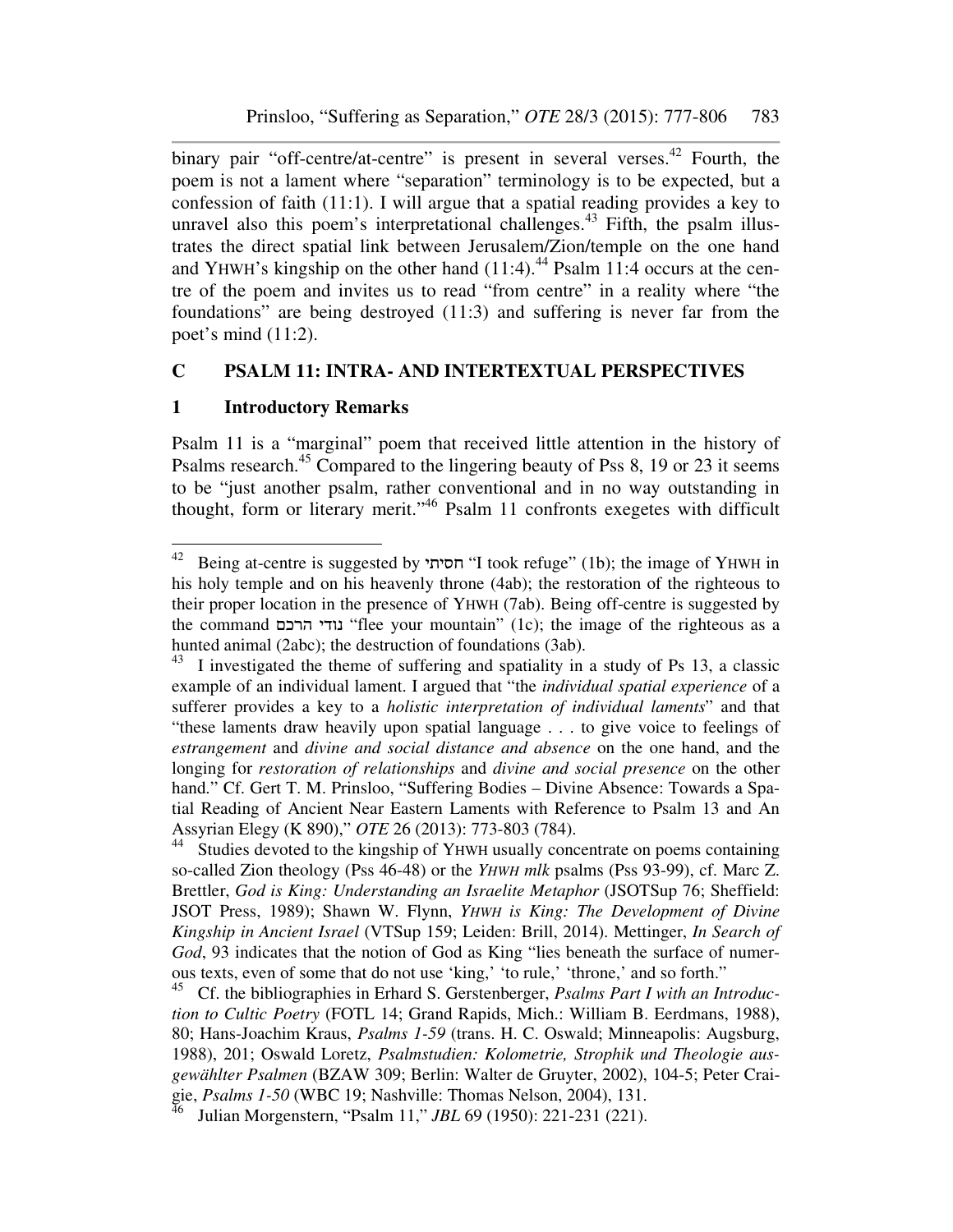textual and interpretational problems.<sup>47</sup> Text critical problems in vss. 1c and 6a gave rise to imaginative reconstructions of the text.<sup>48</sup> Interpretational problems abound. In 1b a group of people advise the poet to flee. He quotes them in 1d, but it is the quote restricted to 1d or does it run through to 2c or to  $3b$ <sup>49</sup> Is the quoted advice given by friends or enemies?<sup>50</sup> What is the meaning of the rare noun השתות" the foundations" in 3a? Does צדיק in 3a and 5a refer to YHWH or a righteous person?<sup>51</sup> The poem is classified as a prayer of confidence or trust,<sup>52</sup> but its *Sitz im Leben* is difficult to determine. Under what circumstances do the first person speaker who associates himself with the "righteous" (3b; 5a) and the "upright at heart" (2a; 7b) utter the poem? $53$ 

<sup>51</sup> 3b can be translated "what can the Righteous One / a righteous person do?" 5ab can be translated "YHWH is righteous, he examines the wicked . . ." or "YHWH – he examines the righteous, but the wicked… he abhors" or "YHWH – he examines the righteous and the wicked, and the one who loves violence he abhors." Cf. Paul R. Raabe, "Deliberate Ambiguity in the Psalter," *JBL* 110 (1991): 213-27 (222-3); Robert C. Bratcher and William D. Reyburn, *A Translator's Handbook on the Book of Psalms* (HTrans; New York: UBS), 111-3.

<sup>52</sup> Hermann Gunkel and Joachim Begrich, *Einleitung in die Psalmen: Die Gattungen der religiösen Lyrik Israels* (HKAT II; Göttingen: Vandenhoeck and Ruprecht, 1933), 254-5; John D. W. Watts, "Psalms of Trust, Thanksgiving, and Praise," *RevExp* 81 (1984): 395-406 (395-6).

 $\frac{53}{10}$  The first person speaker has been identified: (1) as an individual pious person confessing his trust in YHWH, cf. Hossfeld and Zenger, *Psalmen 1*, 89; (2) a falsely accused seeking asylum in the temple, cf. Kraus, *Psalms 1-59*, 201; William H. Bellinger, "The Interpretation of Psalm 11," *EvQ* 56 (1984): 95-101; Klaus Seybold, *Die Psalmen* (HAT I/15; Tübingen: Mohr, 1996), 60; (3) an accused taking part in a cultic ritual to prove his/her innocence, cf. Hans Schmidt, *Die Psalmen* (HAT 15; Tübingen: Mohr, 1934), 20; Arthur Weiser, *The Psalms* (trans. H. Hartwell; OTL; London: SCM, 1962), 155; (4) an accused taking part in an ordeal, e.g. drinking a cup

<sup>&</sup>lt;sup>47</sup> Hossfeld and Zenger, *Psalmen 1*, 88-92.<br><sup>48</sup> Isaiah Sonne "Psalm 11" *IRL 68* (1949)

<sup>48</sup> Isaiah Sonne, "Psalm 11," *JBL* 68 (1949): 241-5; Morgenstern, "Psalm 11," 221- 31.

<sup>49</sup> For an overview of these views, cf. Peter Riede, *Im Netz des Jägers: Studien zur Feindmetaphorik der Individualpsalmen* (WMANT 85; Neukirchen-Vluyn: Neukirchener Verlag, 2000), 370.

<sup>&</sup>lt;sup>50</sup> Some regard it as advice given by caring friends lacking in faith, cf. Hermann Gunkel, *Die Psalmen* (HKAT II/2; Gottingen: Vandenhoeck and Ruprecht, 1929), 41. Others regard it as mocking advice given by the wicked mentioned in 11:2, cf. Nico A. van Uchelen, *1-40* (vol. 1 of *Psalmen*; POut; Nijkerk: Callenbach, 1979), 74-5; Harris Birkeland, *Die Feinde des Individuums in der israelitischen Psalmenliteratur: Ein Beitrag zur Kenntnis der semitischen Literatur- und Religionsgeschichte* (Oslo: Grøndahl, 1933), 239-42. Some regard the wicked as foreign enemies, cf. Moses Buttenwieser, *The Psalms* (Chicago: University of Chicago Press, 1938]) 442; while others see them as godless Israelites, cf. Friedrich Baethgen, *Die Psalmen* (HKAT II/2; Göttingen: Vandenhoeck and Ruprecht, 1904), 30.<br><sup>51</sup> 3b can be translated "what can the Righteous One"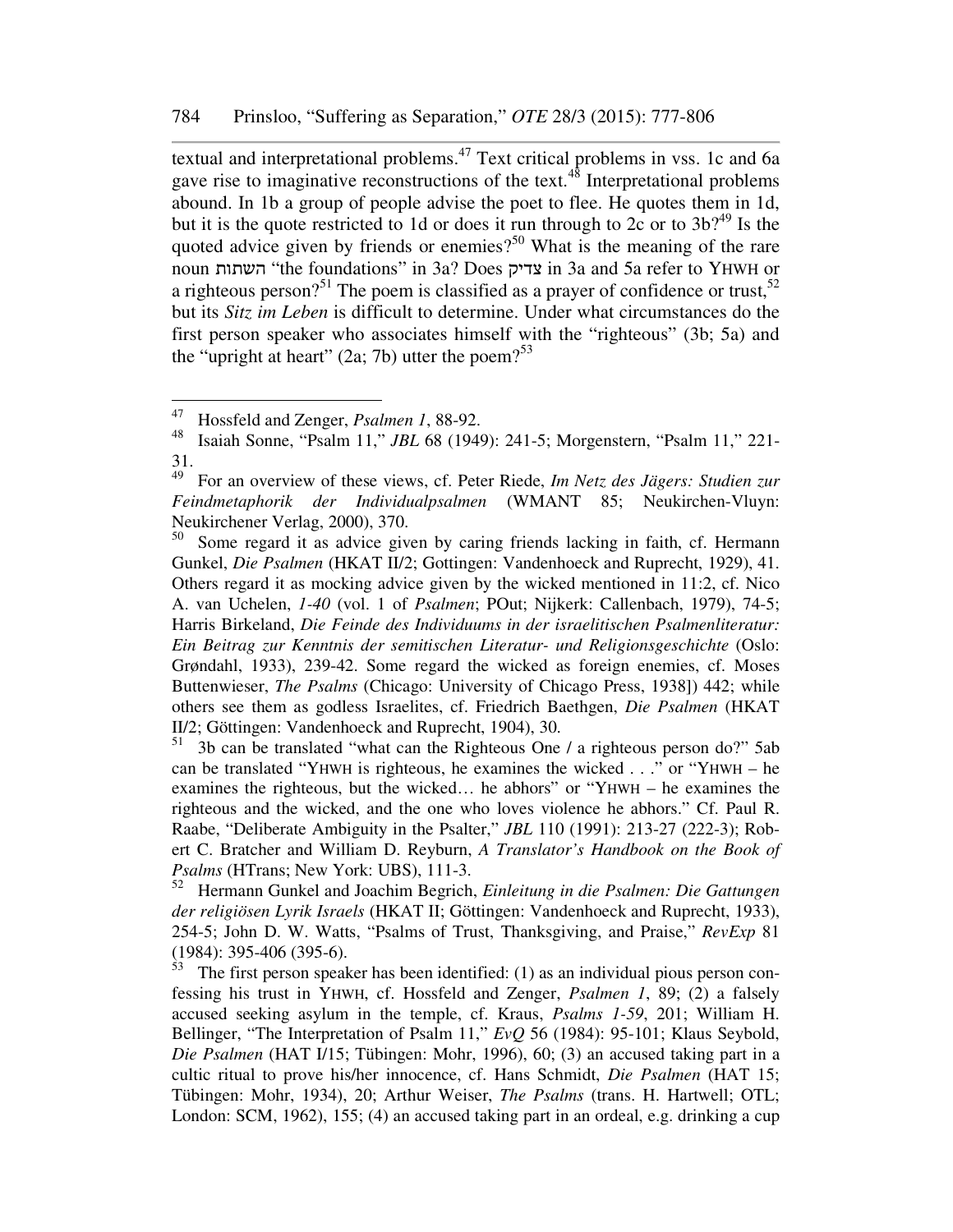In this study I argue that the centrality of the related concepts temple/heaven that permeate the Psalter lies at the heart of the poem (cf. 11:4).<sup>54</sup> Separation from this centre, whether real or imagined, implies suffering. A reading from this centre (11:4) elucidates the contrast between the poem's beginning (11:1-3) and end (11:5-7). The poet's *imagined* proximity to YHWH in his temple and thus in heaven determines his ability to imagine a new reality, a "counterspace" as space of resistance to a "real" world where he is confronted by suffering.

| Superscript 1               |              |   | למנצח לדוד                 | 1a             | To the conductor. Of David.          |  |  |  |
|-----------------------------|--------------|---|----------------------------|----------------|--------------------------------------|--|--|--|
|                             | $\mathsf{A}$ | 2 | ביהוה חסיתי                | 1 <sub>b</sub> | With YHWH I took refuge,             |  |  |  |
|                             |              |   | איך תאמתו לנפשי            | $\mathbf{C}$   | how can you tell me:                 |  |  |  |
|                             |              |   | <u>נודי</u> הרכם צפור      | d              | "Flee your mountain, little bird!"   |  |  |  |
|                             | B            |   | כי הנה הרשעים ידרכון קשת 3 | 2a             | If, indeed, the wicked bend the bow, |  |  |  |
|                             |              |   | כוננו חצם על־יתר           | b              | set their arrow upon the string,     |  |  |  |
|                             |              |   | לירות במו־אפל לישרי־לב     | $\mathcal{C}$  | to shoot from darkness               |  |  |  |
|                             |              |   |                            |                | at the upright in heart,             |  |  |  |
|                             |              | 4 | כי השתות יהרסון            | 3a             | if the foundations are destroyed,    |  |  |  |
|                             |              |   | צדיק מה־פעל                | b              | a righteous person -                 |  |  |  |
|                             |              |   |                            |                | what can he accomplish?              |  |  |  |
| $\mathcal{D}_{\mathcal{L}}$ | $\mathbf{A}$ | 5 | יהוה בהיכל קדשו            | 4a             | YHWH is in his holy temple,          |  |  |  |
|                             |              |   | יהוה בשמים כסאו            | b              | $Y$ HWH $-$ in the heavens           |  |  |  |
|                             |              |   |                            |                | is his throne.                       |  |  |  |
|                             |              | 6 | עיניו יחזו                 | 4c             | His eyes observe,                    |  |  |  |
|                             |              |   | עפעפיו יבחנו בני אדם       | d              | his eyelids examine the sons of man! |  |  |  |
| 3                           | A            | 7 | יהוה צדיק יבחן             | 5a             | $Y$ HWH $-$ a righteous person       |  |  |  |
|                             |              |   |                            |                | he examines,                         |  |  |  |
|                             |              |   | ורשע ואהב חמס              | b              | but a wicked person                  |  |  |  |
|                             |              |   |                            |                | and one who loves violence           |  |  |  |
|                             |              |   | שנאה נפשו                  | $\mathbf c$    | he passionately abhors.              |  |  |  |
|                             |              |   |                            |                |                                      |  |  |  |

#### **2 Psalm 11: Text and Translation**

 $\overline{a}$ 

of wine to lower his defenses and force him/her to tell the truth, cf. Walter Beyerlin, *Die Rettung der Bedrängten in den Feindpsalmen der Einzelnen auf institutionelle Zusammenhänge* untersucht (FRLANT 99; Göttingen: Vandenhoeck and Ruprecht, 1970), 101-5; Karel van der Toorn, "Ordeal Procedures in the Psalms and the Passover Meal," *VT* 38 (1988): 427-45 (437-42); (5) someone in danger of becoming the victim of a black magic ritual known as "the hunting of the soul," cf. Morgenstern, "Psalm 11," 223-4. For a critical evaluation of such cultic interpretations, cf. Philip S. Johnston, "Ordeals in the Psalms?" in *Temple and Worship in Biblical Israel: Proceedings of the Oxford Seminar* (ed. John Day; London: T&T Clark, 2007), 271-91.

<sup>54</sup> Susan Gillingham, "The Zion Tradition and the Editing of the Hebrew Psalter," in *Temple and Worship in Biblical Israel: Proceedings of the Oxford Seminar* (ed. John Day; London: T&T Clark, 2007), 308-41; Susan Gillingham, "The Levitical Singers and the Editing of the Hebrew Psalter," in *The Composition of the Book of Psalms* (ed. Erich Zenger; BETL 238; Leuven: Peeters, 2010), 91-123.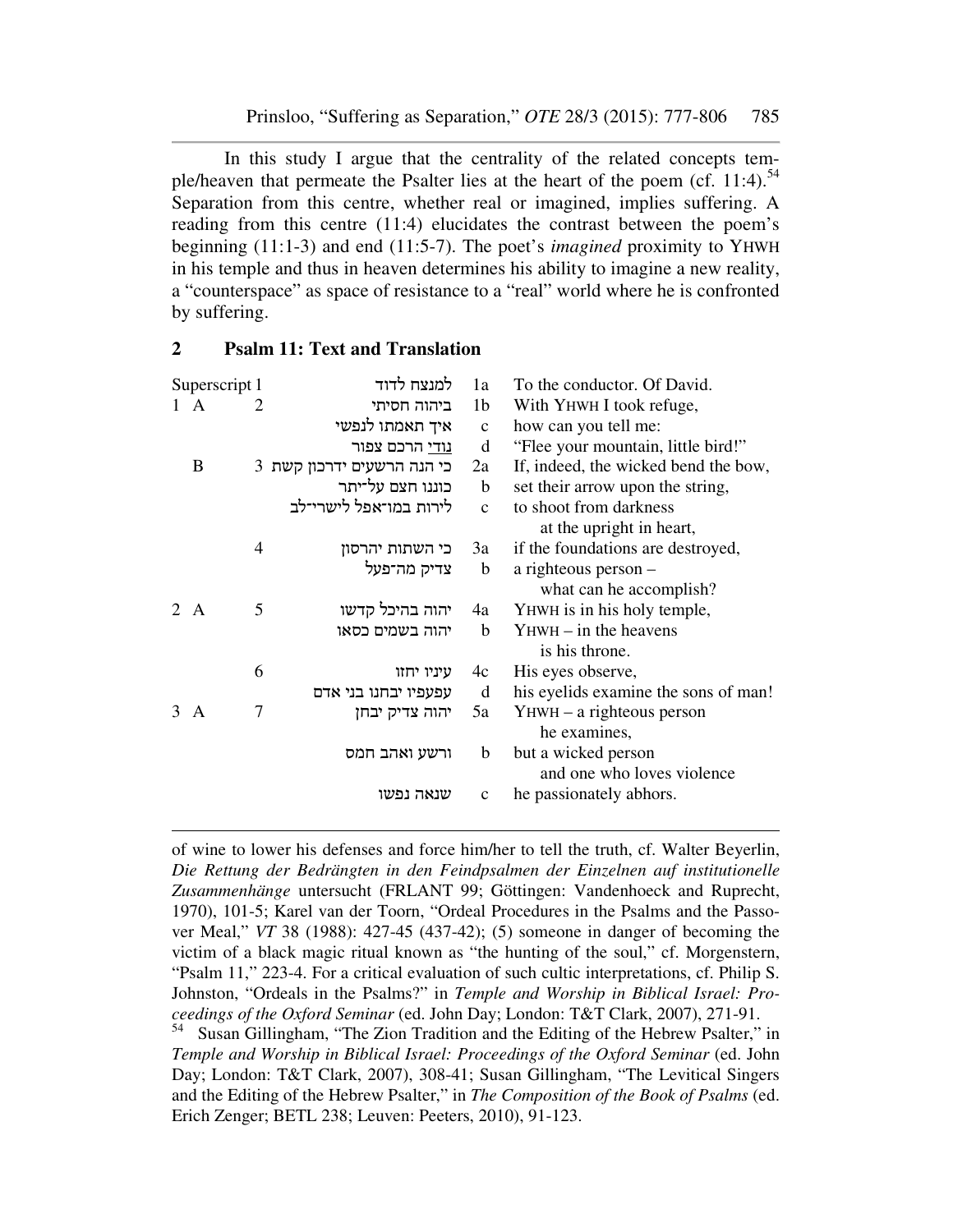| B |                | ימטיר על־הרשעים <u>פחמים</u> 6a He causes glowing coals                |  |  |
|---|----------------|------------------------------------------------------------------------|--|--|
|   |                | to rain upon the wicked,                                               |  |  |
|   |                | אש וגפרית ורוח זלעפות מנת כוסם b fire and sulphur and a scorching wind |  |  |
|   |                | (are) the portion of their cup.                                        |  |  |
|   | 9              | בי־צדיק יהוה צדקות אהב $7a$ Indeed, righteous is YHWH,                 |  |  |
|   |                | righteous deeds he loves,                                              |  |  |
|   | ישר יחזו פנימו | the upright will see his face.                                         |  |  |

## **3 Psalm 11: Textual and Exegetical Notes**

A number of cola in the text and translation represented above need elucidation. I discuss textual and interpretational problems of those cola before I turn to a holistic interpretation and spatial reading of the poem.

#### 1b חסיתי ביהוה With YHWH I took refuge

חסה ב  $qal$  "to take refuge" occurs 42 times in the HB, 25 times in the Psalter.<sup>55</sup> Jerome F. D. Creach argues that the high frequency of occurrences of the word and related terms in the Psalter indicates "that the Psalter contains a 'refuge piety,' in which dependence upon Yahweh is the supreme virtue."<sup>56</sup> Refuge can be taken with people (Judg 9:15; Isa 30:2; Prov 14:32), but especially with YHWH. The verb is used in conjunction with the metaphor of YHWH as rock (צור ;Deut 32:37; 2 Sam 22:3; Ps 18:3), shield (מגן ;2 Sam 22:31; Ps 18:3; Prov 30:5), stronghold (מעוז; Nah 1:7; Ps 144:2). One can take refuge under YHWH's "wings" (תחת כנפיו; Ruth 2:12; Ps 36:8; 57:2; 61:5; 91:4) or at his "right hand" (Ps 17:6). "Zion" (ציון;Isa 14:32), "my holy mountain" (הר־קדשי;Isa 57:13) and "the name of YHWH" (ישם יהוה; Zeph 3:12) are locations where refuge can be found. Most often the psalmist simply states that he takes refuge in YHWH (2:12; 5:12; 7:2; 11:1; 16:1; 25:20; 31:2, 20; 34:9, 23; 37:40; 57:2; 64:11; 71:1; 118:8, 9; 141:8). In Ps 11 refuge is to be found in the temple (11:4ab). Creach argues that חסה" communicates an attempt to acquire shelter, and thus, was perhaps best suited to express the security provided by the temple."<sup>57</sup>

1d נודי הרכם צפור "Flee your mountain, little bird!"

A *K<sup>e</sup>tîb-Q<sup>e</sup>rē*<sup>*'*</sup> variant occurs with the verb נוד "to sway, be aimless, be homeless" (*K e tîb:* נודו, i.e. *qal* impv. 2 masc. pl.; *Q e rē':* נודי, i.e. *qal* impv. 2 fem. sg.). There is a discrepancy in person, gender and number between the 2 masc. pl. suffix (הרכם" your mountain") and the fem. sg. noun צפור" bird." The Septuagint translates µεταναστεύου ἐπὶ τὰ ὄρη ὡς στρουθίον "you (masc. sg.)

<sup>&</sup>lt;sup>55</sup> For the distribution of the word and other terms related to the semantic field "refuge" in the Psalter, cf. Jerome F. D. Creach, *Yahweh as Refuge and the Editing of the Hebrew Psalter* (JSOTSup 217; Sheffield: Sheffield Academic Press, 1996), 37-43.

<sup>56</sup> Creach, *Yahweh as Refuge*, 48.

<sup>57</sup> Creach, *Yahweh as Refuge*, 30.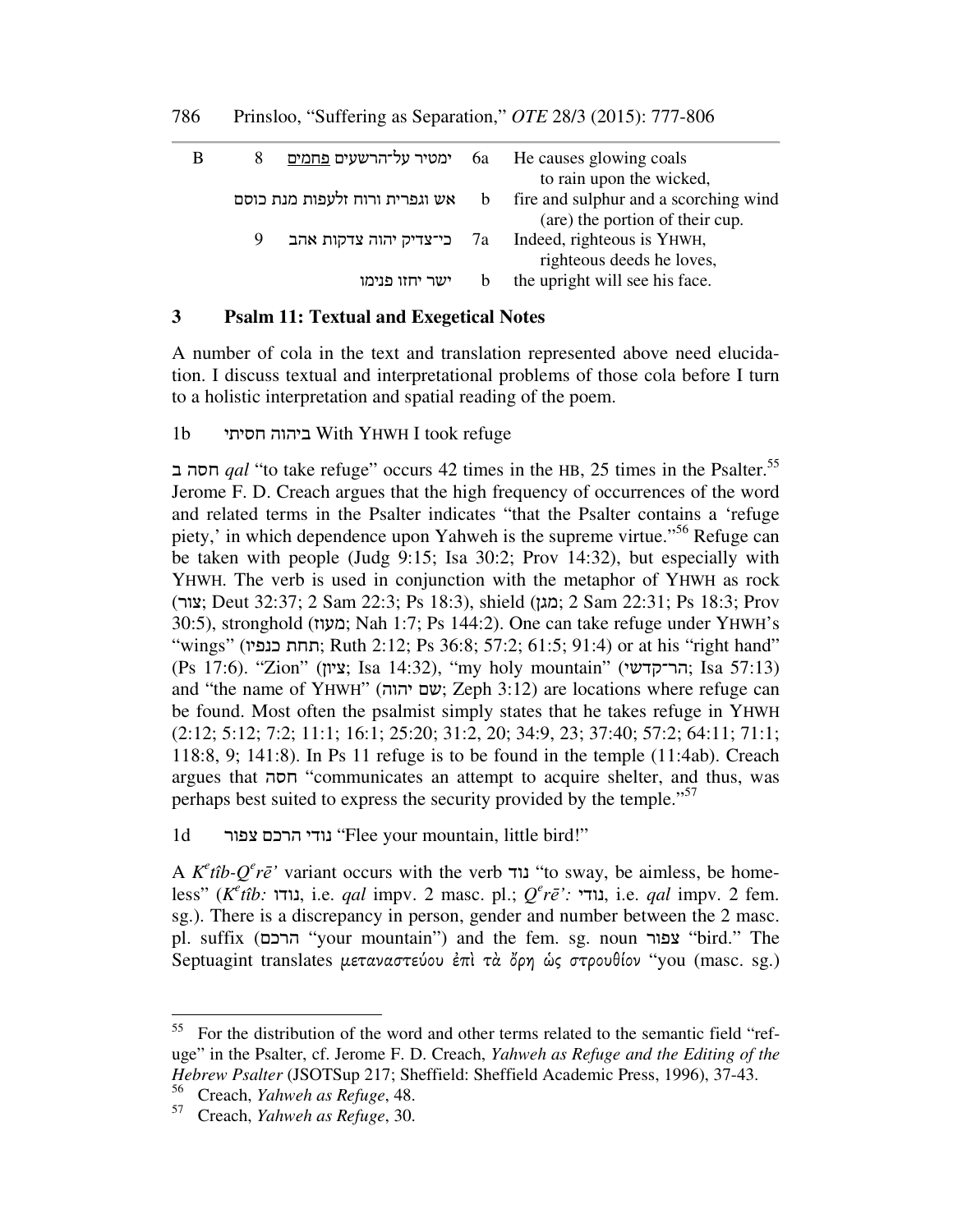must flee *to* the mountain *like* a bird." Many commentators emend the Hebrew to read נוד הר כמו־צפור "flee to the mountain like a bird."<sup>58</sup>

The  $Q^e r \bar{e}$ ' implies that צפור is the subject of a 2 fem. sg. impv. נודי (fem. sg.) must flee your mountain, bird!" נוד denotes shaking/swaying/fleeting movement. It indicates the *shaking of the head* as sign of sympathy (Isa 51:19; Jer 15:5; 16:5; 22:10; 31:18; 48:17; Nah 3:7; Ps 56:9; 69:21; Job 2:11; 42:11), or scorn (Jer 18:16; 48:27); *instability/untrustworthiness*, e.g. the swaying of a reed in water (1 Kgs 14:15), a hut in the wind (Isa 24:20), or an Israelite serving idols (Jer 4:1); *loss of security*, being without solid foundation, home or refuge. Cain became a "roamer and wanderer" (נע ונד; Gen 4:12, 14). YHWH promised not to make the Israelites' feet wander (להניד) from the promised land if they remain faithful to him (2 Kgs 21:8). In Ps 36:9 the petitioner pleads that the hand of the wicked should not "drive me away" (אל־תנדני (from YHWH. In Jer 49:30 the inhabitants of the Hasor are urged: "Flee, flee quickly . . ." ( נדו נסו מאד(. In Jer 50:3 Babylon is warned that "both man and animals will flee, depart" (הלכו נדו ועד־בהמה מאדם (and in 50:8 her inhabitants are urged: "Flee  $from Babel!"$  (נדו מתוך בבל).

הרכם is problematic because the antecedent of the 2 masc. pl. suffix is not immediately apparent, but presumably it should be associated with the ישרי־לב" upright in heart" mentioned in 2c. If the *Q e rē'* reading is retained, 1d implies that the poet associates with this group. הר" mountain" is usually taken as the place of refuge for the fleeing bird. Many commentators indicate that caves in the Judean mountains are natural places of refuge and security for humans and animals alike; cf. 1 Sam 24:26; Ps 30:8; 46:3; 50:11; 104:18.<sup>55</sup> It is difficult, however, to explain why הר occurs in the singular as if a *particular* mountain is meant.<sup>60</sup> I regard הרכם as an accusative of place after a verb of motion (cf. Deut  $33:19)^{61}$  and maintain that the text is deliberately ambiguous. The direction of flight can be *to* a mountain or *from* a mountain. In either case, the advice amounts to leaving YHWH as source of refuge. If the "bird" flees *to* a mountain, it would imply leaving the presence of YHWH as source of refuge (1b). If the "bird" flees *from* a mountain, which would indicate the temple mountain as place of refuge (1b), it would amount to the same folly. The psalmist proclaims that he takes refuge in YHWH (1b), but his adversaries

<sup>58</sup> Julius A. Bewer, "Text-critical Suggestions on Hosea xii. 1, iv. 4, iv.8; Isaiah xiv. 12<sup>b</sup> ; Psalm xi. 1," *JBL* 21 (1902): 108-114 (113-4); Weiser, *Psalms*, 154; Bellinger, "Interpretation," 95; Creach, *Yahweh as Refuge*, 45.

<sup>59</sup> Charles A. Briggs and Emilie G. Briggs, *A Critical and Exegetical Commentary on the Book of Psalms* (vol. 1; ICC; Edinburgh: T&T Clark, 1906), 89; Van Uchelen, *Psalmen 1*, 75-6.

<sup>60</sup> Walter Brueggemann and William H. Bellinger, *Psalms* (NCamBC; Cambridge: Cambridge University Press, 2014), 68 translates the colon without any explanation by "Flee like a bird to the mountains."

<sup>61</sup> GKC §118f; Baethgen, *Psalmen*, 30.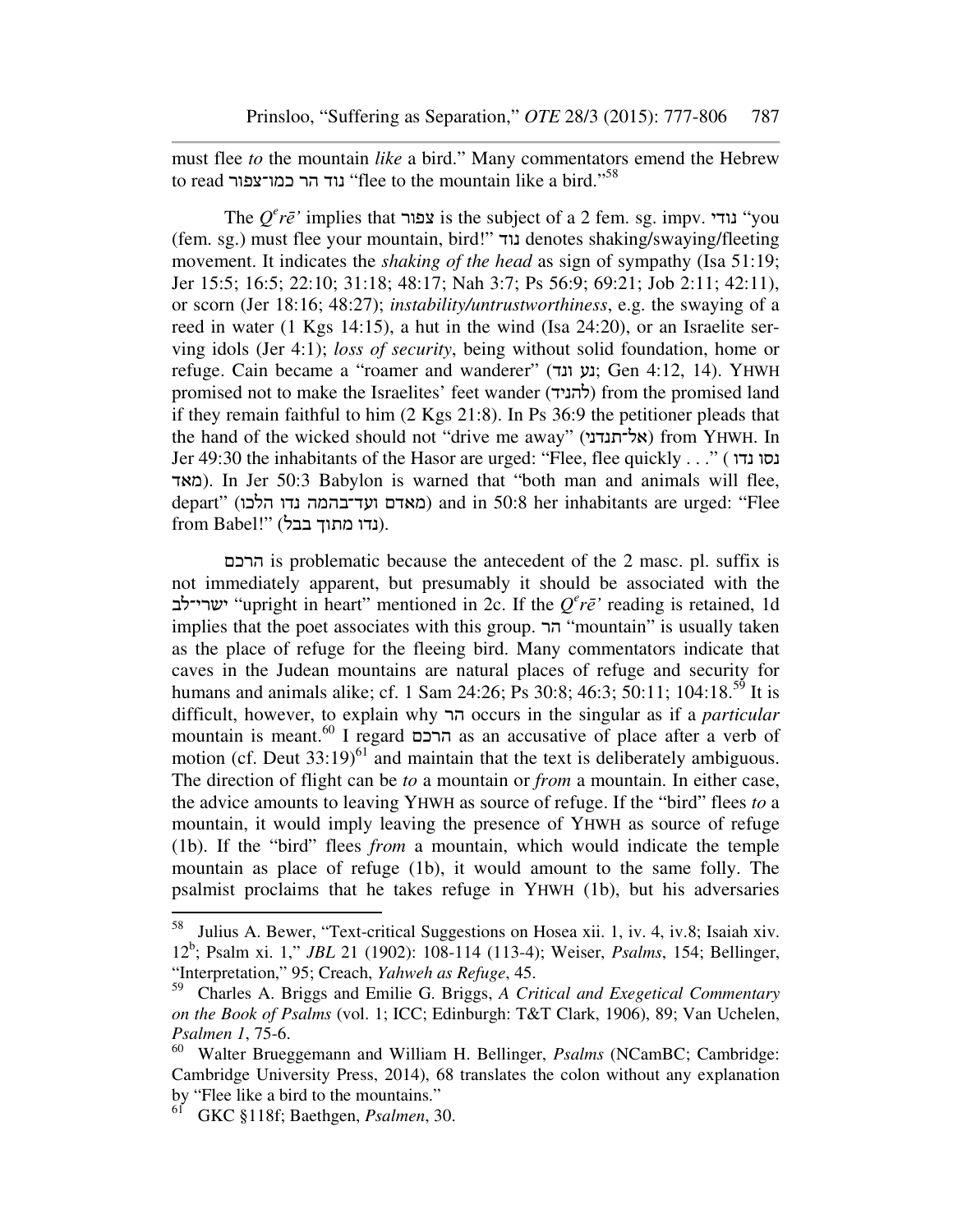scornfully advise him to flee his place of refuge, derisively called הרכם" your mountain," that is a reference to Zion/the temple as place of refuge (cf. 4ab) for the ישרי־לב "upright in heart" (2c).

צפור" bird" occurs 47 times in the HB. It often refers to birds as a category of animals (cf. Gen 7:14; Deut 4:17; Ezek 17:23; Pss 8:9; 104:17; 148:10), but evidently Ps 11:1d has a more specific use of the word in mind. In two texts צפור is used as parallel to דרור" swallow," thus to a small bird, often translated with "sparrow." In Ps 84:4 a petitioner yearns to visit the house of YHWH in Zion where "even the sparrow (צפור) has found a home, and the swallow (דרור) a nest for herself, where she may have her young – a place near your altar (מזבחותיך), YHWH Almighty . . .." The image is one of little birds find a resting place at the altar, a place associated with asylum, safety, and contact with YHWH. In Prov 26:2 an undeserved curse is likened to "a fluttering sparrow or a darting swallow" (כצפור לנוד כדרור), it does not come to rest. צפור refers to the fluttering of a small bird without a place to alight. Significantly the verb used to describe this restless fluttering is נוד. Such a bird is prone to become the prey of a hunter (cf. Amos 3:5; Ps 124:7; Prov 6:5; 7:23; Qoh 9:12). The hunter image plays an important role in Ps 11 as well (cf. 2abc; 6a).

Contrary to the prevailing interpretation that 1d contains advice to the petitioner to flee *to* a mountain/the mountains *like* a bird, I interpret the colon as advice to the petitioner, derisively called "birdie,"<sup>62</sup> to flee *from* the safety of YHWH's mountain. In Prov 27:8 a person who "wanders (נודד) from his home" is likened to a "bird that stays from her nest" (מן־כנה נודדת כצפור(. The wicked's derisive advise in similar fashion implies that the petitioner (and the ישרי־לב" upright in heart") should flee because contrary to the petitioner's confession in 1b, no refuge is actually to be found with YHWH in the temple. Ps 11:1bcd refutes this advice and confirms trust in YHWH's presence.

2c לישרי־לב במו־אפל לירות to shoot from darkness at the upright in heart,

The hunters lie in wait in darkness (אפל) to shoot (אפל; ירה *qal* "to shoot") at their unsuspecting victims. אפל" darkness" occurs only 10 times in the HB (Isa 29:18; Amos 5:20; Pss 11:2; 91:6; Job 3:6; 10:22 (X2); 23:17; 28:3; 30:26) in parallelism with חשך" darkness" (cf. Isa 29:18; Amos 5:20; Job 3:5-6; 23:17; 28:3); צלמות" gloom" (cf. Job 3:5-6; 10:22; 28:3); עיפתה" darkness" (Job 10:22); דבר "pestilence" (Ps 91:6) and רע) (Job 30:26). It is the opposite of אור "light" (Amos 5:20; Job 30:26) and נגה" gleam" (Amos 5:20). As such אפל is associated with Sheol and thus symbolizes grave danger, evil, even death.

The unsuspecting victims are the ישרי־לב "upright at heart" (cf. Pss 7:11; 32:11; 36:11; 64:11; 94:15; 97:11). Psalm 125:4 contains a slightly variant

<sup>62</sup> Baethgen, *Psalmen*, 30.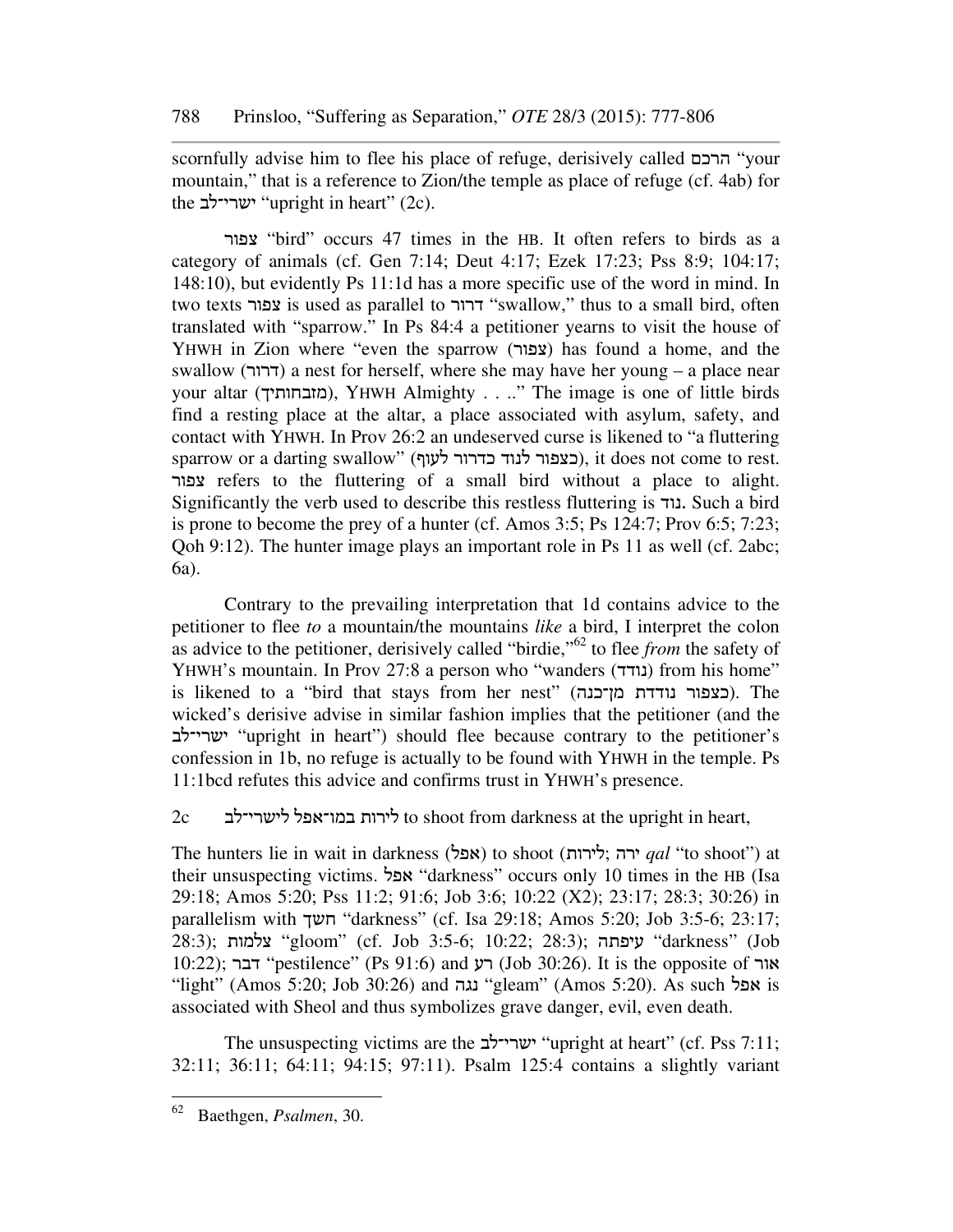form בלבותם לישרים" to the upright in their hearts." In Ps 119:7 ישר appears in the singular (ישר לב). In the Psalter it is one of the synonyms for צדיק/צדיקים "the righteous." ישר is repeated in 7b.

## 3a יהרסון השתות כי if the foundations are destroyed

Psalm 82:5 uses different words (cf. ארץ כל־מוסדי ימוטו" all the foundations of the earth are shaken"), but contains a similar image.<sup>63</sup> שת is a rare noun. It occurs as personal name ("Seth"; cf. Gen 4:25, 26; 5:3, 4, 6, 7, 8; Num 24:17; 1 Chr 1:1). Only in four instances (2 Sam 10:4; Isa 19:10; 20:4; Ps 11:3) שת appears as a noun. In Isa 20:4 it occurs in the singular in a context where the prophet describes Egyptians being deported by Assyria "naked, barefoot and bare of buttock (חשופי שת)." In 2 Sam 10:4 the plural ושתות is used in similar fashion. The Ammonite king, Hanun, shames David's messengers by shaving off "half of each man's beard" and cutting off "their garments in the middle at their buttocks (שתותיהם)," thus baring the lower body. In Isa 19:10 שתתיה is regarded as not intelligible and emended to שותיה/שתיתיה, probably to be derived from a verbal root שתה" to weave" and to be translated with "her weavers." The noun is probably derived from שית "put, set" (cf. MHeb. שית "foundation"; Ug *št* "foundation, base"; Akk *išdu* "foundation"; Syr *'eštā* "bottom, floor).<sup>64</sup> השתות in colon 3a should probably be understood in the sense of "foundations," usually interpreted as the foundations of society, i.e. security, community, justice, religion.<sup>65</sup> Read in conjunction with colon 1d, it can be argued that the "foundations" ultimately are the "foundations" of "your mountain." Verse 4 makes it clear that the mountain is none other than Zion where the temple is located. Should these foundations be destroyed, one would enter the realm of death (already suggested in colon 2c). Significantly, in Ps 84:4 the "sparrow finds a house" (צפור מצאה בית) and the "swallow a nest" (אשר־שתה אפרחיה) where "she may put her young ones" (אפרחיה). That special place is at "your altars, YHWH" (את־מזבחותיך). The cluster of nouns (צפור, בית, מזבח (referring to a bird finding a house at the altar, as well as the verb (שית (indicating safety, stability and shelter are reminiscent of the vocabulary of Ps 11:1-3. מה in colon 3b suggests that the strophe (2a-3b) should be read as a rhetorical question. The psalmist contemplates the advice received in 1bcd: if, indeed, the wicked are on the verge of annihilating the upright at heart, if the very foundations of the poet's faith are shattered, all efforts of the צדיק seem to be in vain.

<sup>63</sup> Kraus, *Psalms 1-59*, 202.

 $^{64}$  Cf. the discussion in *HALOT*.<br> $^{65}$  Weiser *Psalms* 156

<sup>65</sup> Weiser, *Psalms*, 156.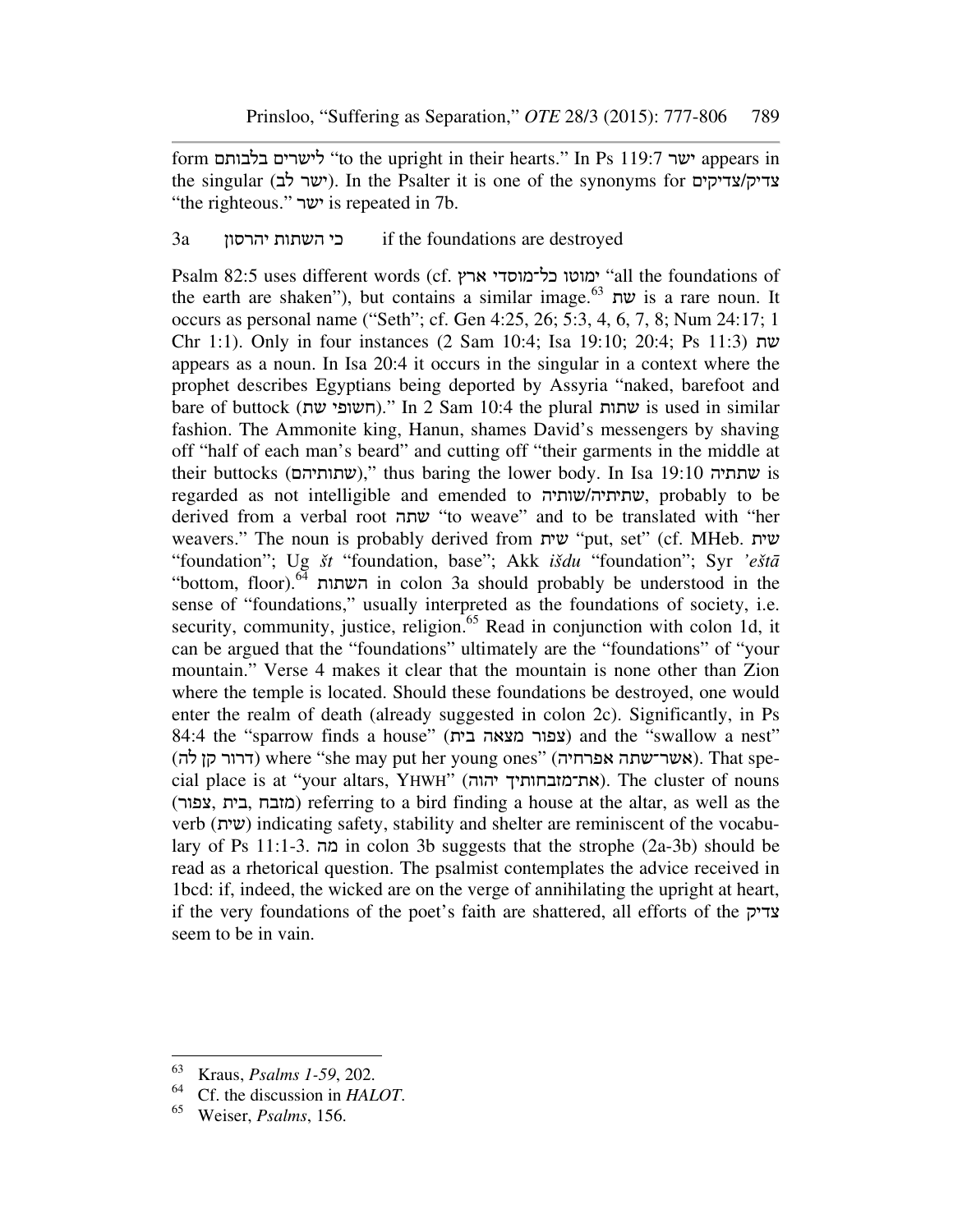#### 4b כסאו בשמים יהוה Yhwh – in the heavens is his throne

In spatial terms, there is a direct relationship between YHWH's "holy temple" (היכל קדשו) and "his throne" (כסאו) in "heaven" (בשמים).<sup>66</sup> The "throne" is a symbol of YHWH's kingship and his authority to judge.<sup>67</sup> The terminology suggests that YHWH is the ultimate king. To be in his gracious presence implies to be "at-centre" and to experience peace. Creach indicates that "the refuge metaphor is understood perhaps only when it is located in a larger metaphorical schema, namely, in relation to the figure of Yahweh's kingship."<sup>68</sup> There is thus a direct relationship between the poet's confessions of faith in 1a and 4ab.<sup>69</sup>

6a פחמים על־הרשעים ימטיר He causes glowing coals to rain upon the wicked

The interpretation of colon 6a is controversial and the reading of MT in dispute. The verb מטר *hip'il* "to cause to rain" in conjunction with the noun פחים "snares/nets" as object (6a) seems problematic as פח is associated with a "snare" set on the ground to entangle feet (cf. Job 22:10; Ps 119:10; 142:4; Prov 22:5; Hos 5:1). It occurs in parallelism with פחת" pit" (cf. Isa 24:17, 18; Jer 48:43, 44); שיחה" trap" (Jer 18:22); מוקש" snare" (Jos 23:23; Ps 69:23; 140:6; 141:9; Isa 8:14; Amos 3:5); צמים" traps" (Job 18:9). It is specifically associated with the actions of bird trappers (Ps 91:3; 124:7; Prov 7:23; Qoh 9:12; Hos 9:8). The Septuagint supports MT at this point and reads ἐπιβρέξει ἐπὶ ἁµαρτωλοὺς παγίδας "he will rain upon sinners snares. . .."<sup>70</sup> The reference to a bird (2c) and hunting (3abc) makes the reference to פחים at least conceivable.

The following וגפרית אש" fire and sulphur" (6b) occur in contexts where YHWH destroys his enemies and is reminiscent of theophanic language (cf. Gen 19:24; Ezek 38:22), each time in association with the verb מטר. Consequently 11:6ab is often emended to ומסיר על־רשעים פחמי אש וגפרית והיה והי "he causes to rain upon the wicked fiery coals and sulphur."<sup>71</sup> This reading is supported by the

<sup>66</sup> Brueggemann and Bellinger, *Psalms*, 69 state that "the two parallel lines at the same time offer a characteristic juxtaposition about the *temple in Jerusalem* and the *dwelling of YHWH in heaven* as a way of making a claim for Solomon's temple, and acknowledge that divine residence is not in the temple in Jerusalem but in heaven, beyond human patronage and domestication." For a similar image cf. 1 Kgs 8:30.

<sup>67</sup> Willem A. VanGemeren, *Psalms* (ExpBC 5; Grand Rapids: Zondervan, 1991),  $\frac{133}{68}$ 

<sup>&</sup>lt;sup>68</sup> Creach, *Yahweh as Refuge*, 51.<br><sup>69</sup> Creach, *Vahweh as Refuge*, 52.

<sup>69</sup> Creach, *Yahweh as Refuge*, 52 states: "The refuge metaphor seems to communicate the comprehensive responsibility of ancient oriental kings to ensure the safety of their subjects through military and juridical means."

<sup>70</sup> So also the Vulgate: *pluet super peccatores laqueos* "He will rain upon sinners snares" and Peshitta: سده حله تعديم هندم هي الله من الله عنه محمد الله عنه محمد الله عنه محمد الله عنه محمد ال wicked a trap like rain."

<sup>71</sup> Brueggemann and Bellinger, *Psalms*, 68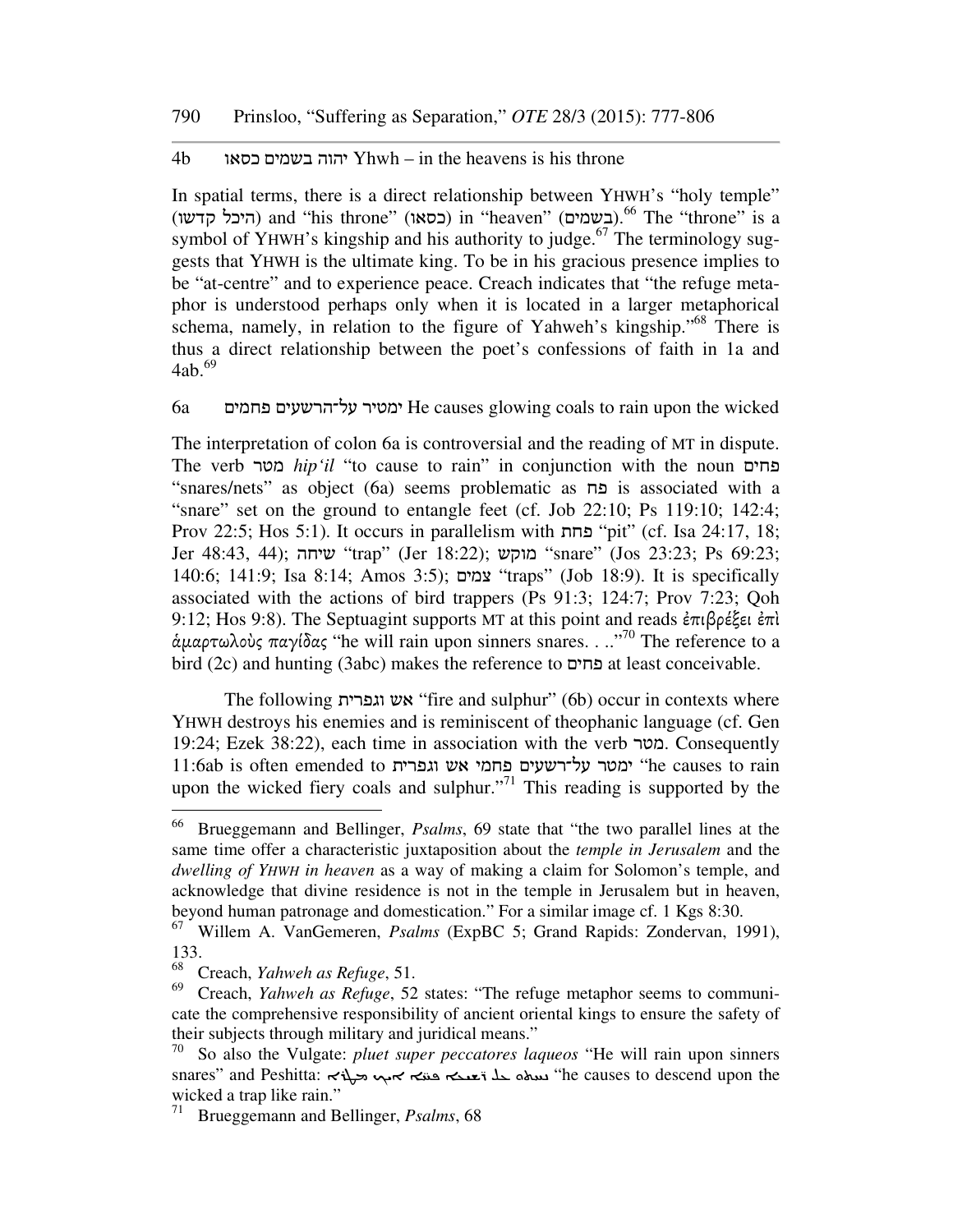Targum's דאשתא מפחין רשיעי על דפורענו מטרין יחית" he brings down the rain of vengeance upon the wicked, coals of fire." An important objection against the emendation is that it ignores the *ʽÔlê w<sup>e</sup> yôrēd* in MT פחים and thus compromises the poetic structure of the cola.

The noun פחם is rare, it occurs only in Prov 26:21; Isa 44:12; 54:16 and refers to (glowing) charcoal. Interestingly enough Symmachus reads ὕσει ἐπὶ παρανόµους ἄνθρακας "he will rain upon sinners charcoal," where the Hebrew text then could have contained the reading פחמים" charcoal" instead of פחים "nets." In Prov 26:21a לאש ועצים לגחלים פחם" as charcoal to embers and as wood to fire" suggests that the גחל "charcoal" ignites the גחל) " $\mu$  "(burning) embers." The same suggestion might be present here. The פחמים" charcoal" raining upon the wicked (6a) ignite the זלעפות ורוח וגפרית אש" fire and sulphur and scorching wind" which bring about their destruction. I (hesitantly) accept this emendation due to the presence of other terms associated with a theophany. It is conceivable that an original פחמים could have become פחים through haplography.

6b כוסם מנת זלעפות ורוח וגפרית אש fire and sulphur and a scorching wind (are) the portion of their cup.

The expression וגפרית אש" fire and sulphur" is a word pair associated with YHWH's wrath and the annihilation of wicked people, for example the inhabitants of Sodom and Gomorrah (Gen 19:24) or the destruction of Gog (Ezek 38:22).

The noun זלעפה occurs only three times in the HB (Ps 11:6; 119:53; Lam 5:10). זלעפות רוח" scorching wind" refers to the *sirocco* (*sharab/ḥamsin*) the hot, dry wind blowing from the Arabian desert.<sup>72</sup> Here it is a metaphor for YHWH's wrath directed at the wicked. In spatial terms the expression וגפרית אש זלעפות ורוח thus calls to mind total annihilation and the absence of YHWH's benevolent presence.

כוסם מנת" the portion of their cup" might have its origin in the practice of the head of the household serving the drink to family members at mealtime,<sup>73</sup> but the "cup" in YHWH's hand became a well-known metaphor for YHWH's wrath (cf. Ps 75:9; Isa 51:17, 21-23; Jer 25: 15-16; 51:17; Ezek 23:31-  $33)$ .<sup>74</sup>

<sup>72</sup> <sup>72</sup> VanGemeren, *Psalms*, 133.

<sup>73</sup> Weiser, *Psalms*, 157; Bellinger, "Interpretation," 98.

<sup>74</sup> VanGemeren, *Psalms*, 133.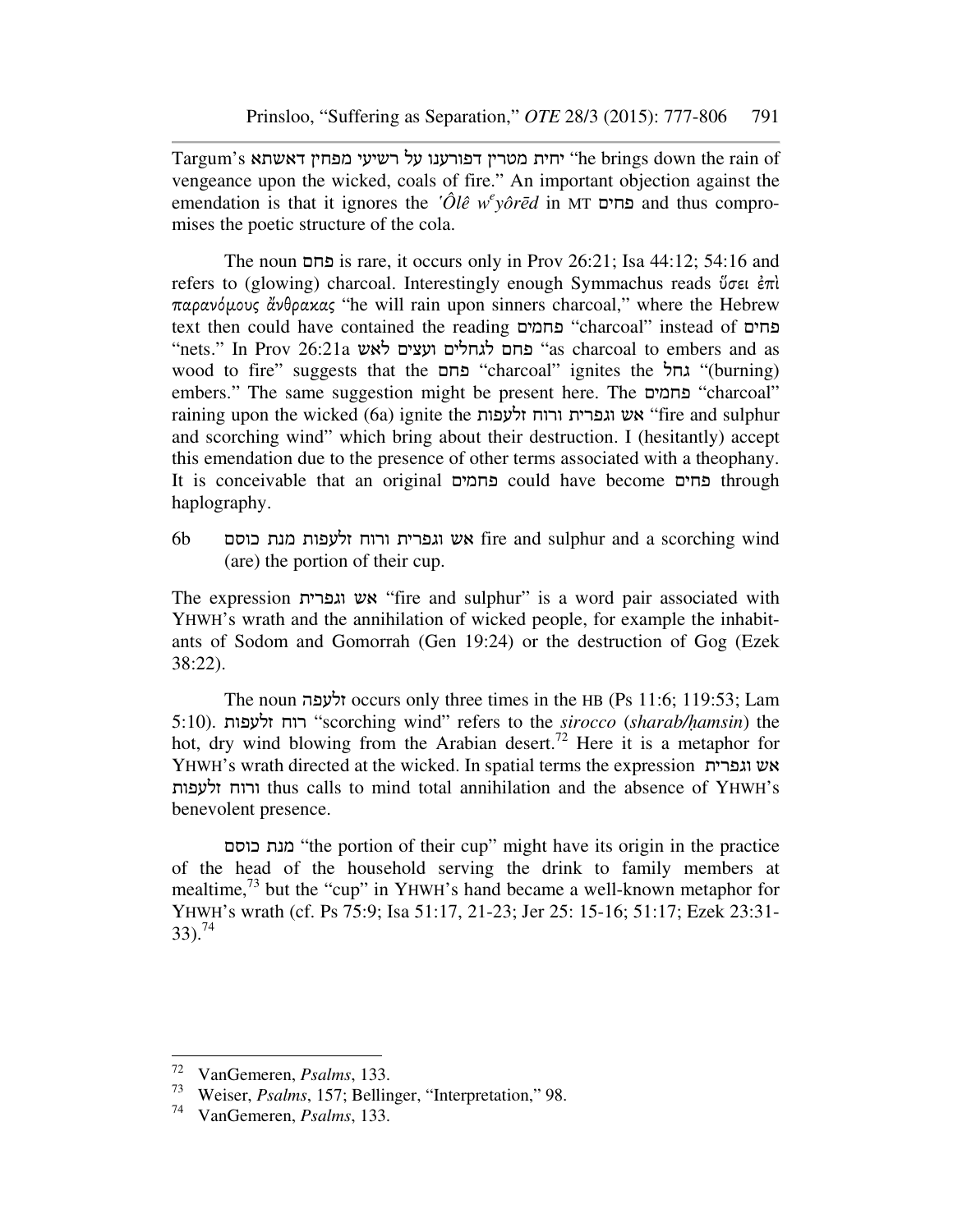- 792 Prinsloo, "Suffering as Separation," *OTE* 28/3 (2015): 777-806
- 7a אהב צדקות יהוה כי־צדיק Indeed, righteous is YHWH, righteous deeds he loves

Because YHWH is צדיק" righteous" he also loves צדקות" righteous deeds." This mutual relationship forms the basis of life.<sup>75</sup>

7b פנימו יחזו ישר the upright will see his face

פנימו" they will see his face" is a metaphor for living in YHWH's presence.<sup>76</sup> Ancient Near Eastern kingship ideology also provides the background for the metaphor. When the king turns his face towards someone, that person finds favour in the eyes of the king. Numbers 6:24-26 serves as intertext for this colon. The so-called Aaronide blessing "articulates *the face of YHWH* as a source of blessing" and here the "temple is a vehicle for face-to-face encounter that yields for the qualified the gift of life."<sup>77</sup>

#### **4 Psalm 11: A Structural and Spatial Reading**

The first unit to be demarcated in Ps 11 is the **superscript** in vs. 1a (לדוד למנצח "To the choirmaster. Of David"). It links Ps 11 with other Davidic poems in general and with the first Davidic collection comprising Book I (Pss 1-41) of the Psalter.<sup>78</sup> This datum should not be glossed over. In the light of the "historical" superscripts in Pss 3:1, 7:1, 18:1 and 34:1 the "I" in Book I is the "imagined" or "ideal" David that is portrayed as a righteous sufferer with many enemies. He finds refuge and salvation in YHWH.<sup>79</sup>

The poem can be subdivided into three stanzas  $(1b-3b; 4a-d; 5a-7b)^{80}$ The theme of **Stanza 1** (1b-3b) is the threat posed to the upright/righteous by

<sup>75</sup> Weiser, *Psalms*, 157.

<sup>76</sup> Weiser, *Psalms*, 157.

<sup>77</sup> Brueggemann and Bellinger, *Psalms*, 70.

Psalms 1-2 serve as introduction to the Psalter, introducing the important themes of (Torah) wisdom and (messianic) kingship, cf. Erich Zenger, "Der Psalter als Wegweiser und Wegbegleiter: Ps 1-2 als Proömium des Psalmenbuchs," in *Sie wandern von Kraft zu Kraft: Aufbrüche, Wege, Begegnungen: Festgabe für Bischof Reinhard Lettmann* (ed. Arnold Angenendt and Herbert Vorgrimler; Kevelaer: Butzon & Bercker, 1993), 29-47. With the exception of Pss 10 and 33 all the poems in Book I (Ps 3-41) contain לדוד in the superscript, cf. Gerald H. Wilson, *The Editing of the Hebrew Psalter* (SBLDS 76; Chico, Calif.: Scholars Press, 198), 155-81.

<sup>79</sup> Hubertus Schönemann, *Der untreue Gott und sein treues Volk: Anklage Gottes angesichts unschuldigen Leidens nach Psalm 44* (BBB 157; Göttingen: V&R Unipress, 2009), 187; Gilles Gerleman, "Der 'Einzelne' der Klage- und Dankpsalmen," *VT* 32 (1982): 33-49 (47) calls him "David als vorbildliches und schiksalbestimmendes exemplum."<br><sup>80</sup> Dierre Auffret "Essai sur la sti

<sup>80</sup> Pierre Auffret, "Essai sur la structure littéraire du psaume 11," *ZAW* 93 (1981): 401-18. On formcritical grounds many commentators recognise two sections: the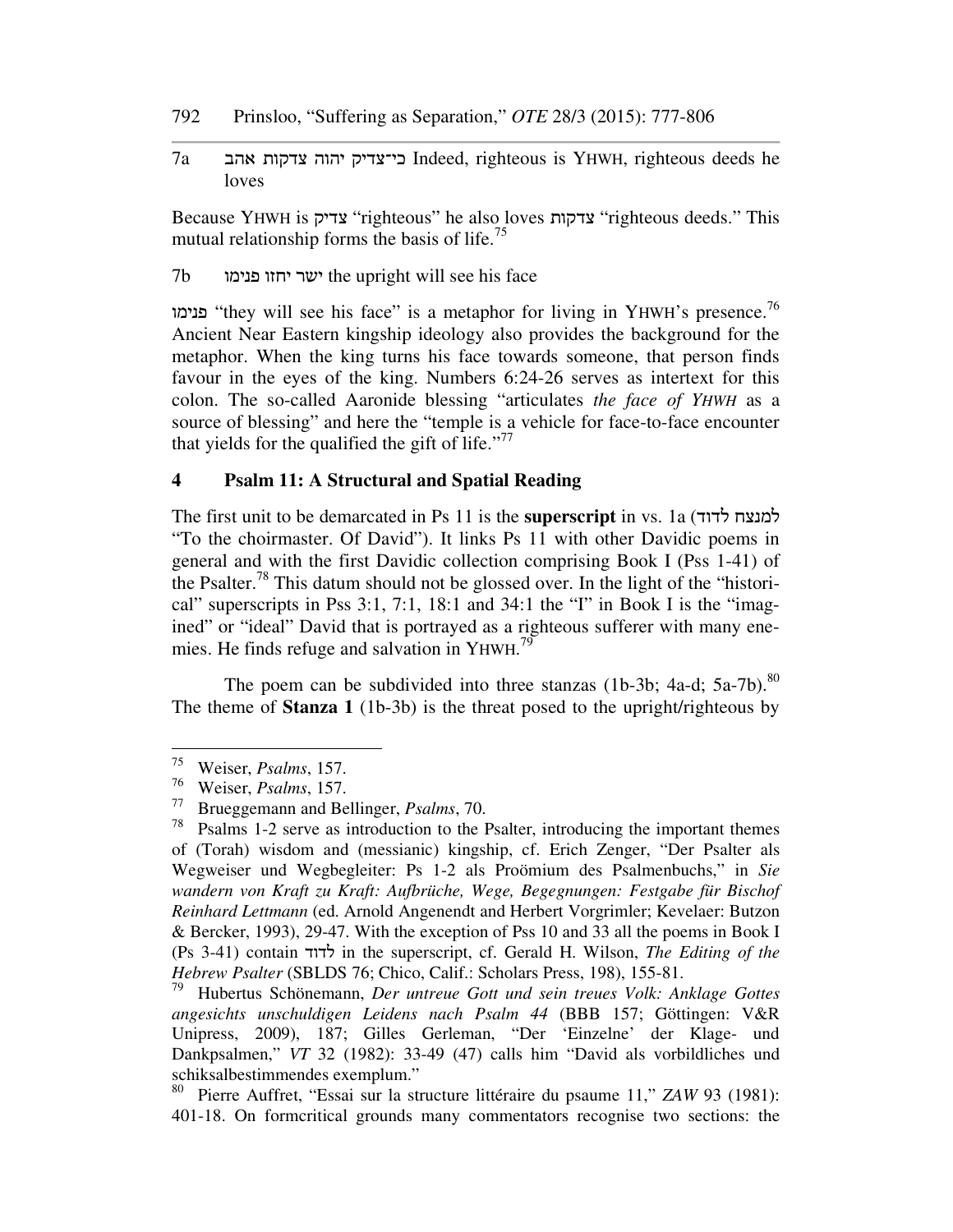the wicked and the apparent helplessness of the righteous. The two groups are in direct confrontation. Two strophes can be demarcated.

*Strophe 1A* (1bcd) is a tricolon. יהוה is mentioned in 1b as a source of refuge, but plays no active role in the following cola. A first person speaker confesses that he takes refuge in YHWH ("ביהוה חסיתי" in YHWH *I* take refuge"). The confession hints at the majestic presence and power of YHWH in 4a-d and the privilege of experiencing his presence in 7b. However, this experience of being at-centre is under dire attack. In 1c the poet engages in a direct confrontation with an unidentified group whom he addresses by means of a 2 masc. pl. verb. At the same time the poet refers to himself by means of a 1 sg. suffix ( איך לנפשי תאמרו" How can *you* tell *me*"). As indicated above, I do not regard 1c as the well-meant advice of the poet's friends. The context nowhere indicates the presence of friends. Verse 2a rather suggests that the subject of the verb in 1c is the רשעים" wicked." This group of people give the poet mocking advice which he quotes in 1d: נודי הרכם צפור "flee your mountain, (little) bird!" צפור "bird (fem. sg.) is the subject of the 2 fem. sg. impv. נודי and is used metaphorically for the poet. The 2 masc. pl. suffix (הרכם" *your* mountain") has no direct antecedent and most likely refers to the ישרי־לב in 2c, the group with whom the poet associates. The poet refutes the advice given to him (1c) to flee from his safe haven (1d) in frantic flight like a scared bird, because he can only be atcentre in the presence of YHWH (1b). In the light of **Stanza 2** (4a-d) that presence can be experienced in the temple. Therefore the poet cannot accept the advice to flee YHWH's mountain. It would amount to a conscious decision to move away from YHWH to a decidedly off-centre location. In spite of the poet's negative lived space, he clings to the promise of YHWH's protective presence.

*Strophe 1B* (2a-3b) consists of a tricolon (2abc) and a bicolon (3ab). Both testify to negative space and the poet's off-centre situation. The poet contemplates the grave danger the wicked pose for the upright at heart and its consequences. In 2abc the metaphor of hunting is used to describe the increasingly dangerous position of the upright. 3 masc. pl. verbal forms/pronominal suffix describe actions of the wicked: כי הנה הרשעים ידרכון הני "if, indeed, the wicked *bend* the bow;" 2b על־יתר חצם כוננו" *they* set *their* arrow upon the string"). Both cola ominously suggest that the wicked is preparing for deadly slaughter while 2c expresses the purpose of their actions ( במו־אפל לירות לישרי־לב" to shoot from darkness at the upright in heart"). The ישרי־לב" upright in heart" are the target of the treacherous actions of the רשעים" wicked" and represent the group with whom the poet identifies. אפל" darkness" is an emotive term. It suggests the danger posed by death. The upright at heart stand

poet's desperation when he looks at society (1-3); his confidence when he looks to YHWH (4-6; cf. Weiser, *Psalms*, 155-6; Hossfeld and Zenger, *Psalmen 1*, 89). The actors involved, the repetition of words, and spatial considerations rather suggest a tripartite division.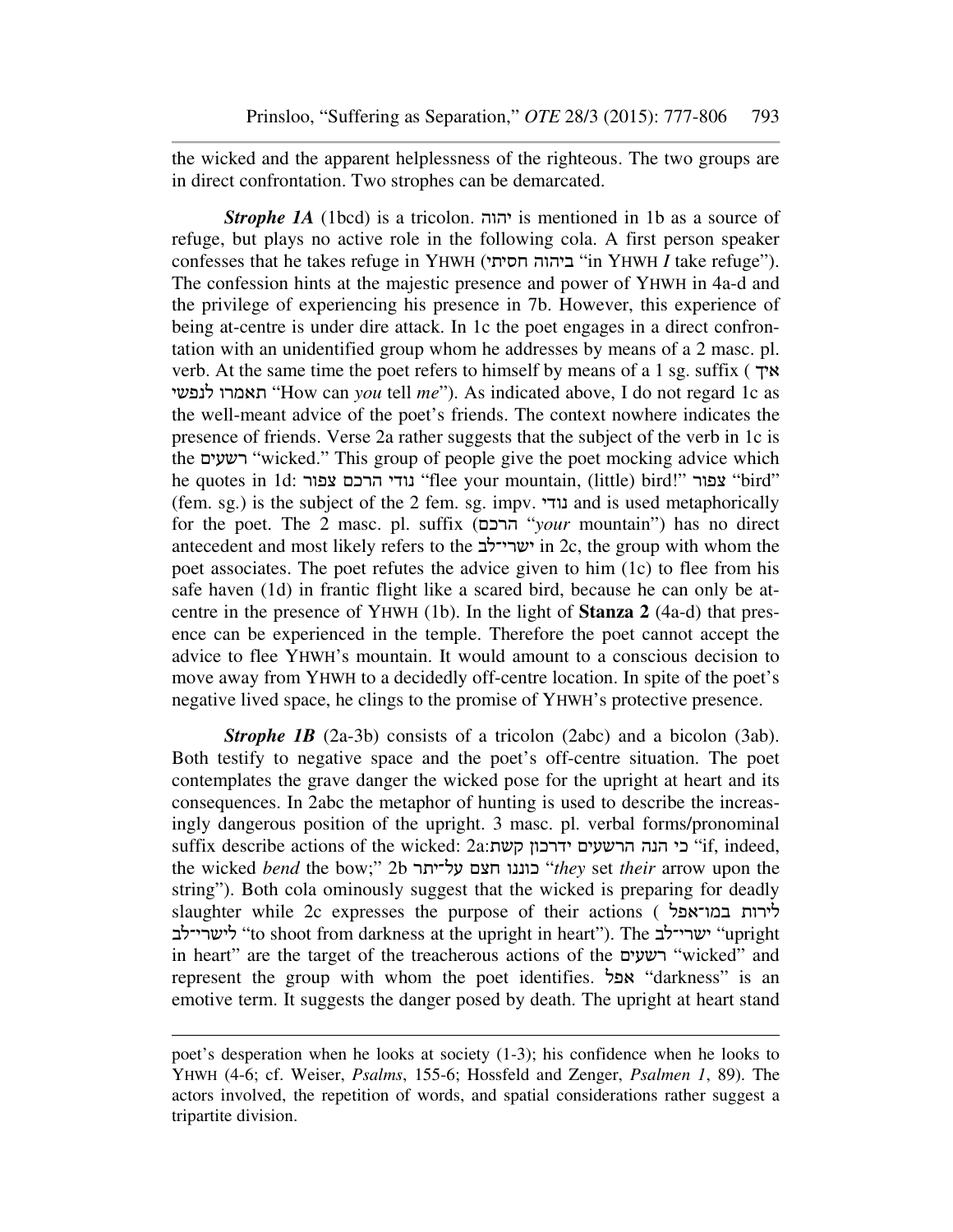on the brink of the abyss, in grave danger of being cut off from the presence of YHWH. It is confirmed in 3ab. 3a contains a 3 masc. pl. verb (יהרסון השתות כי "if the foundations *are destroyed*") referring to the treacherous actions of the wicked. In light of Ps 82:5 the rare noun השתות" the foundations" can be interpreted as a reference to the foundations of the established order in the cosmos. If these foundations are destroyed, chaos ensues. It is suggestive of a downward movement, sinking into the clutches of  $\check{S}^e$ 'ôl. This leads to a desperate question in 3b, which contains a 3 masc. sg. verbal form ("צדיק מה־פעל "what *can* a righteous person *accomplish*?"). The implication is that all efforts of the righteous is in vain.

Space in **Stanza 1** (1b-3b) oscillates between positive (1b) and negative (1cd; 2abc) and ultimately becomes totally negative (3ab). A linear reading from **Stanza 1** to **Stanza 2** becomes a challenge to the upright in heart/righteous to lift their eyes from שאול to שמים. The reality of enemies attacking the righteous has cosmic implications. It implies separation from YHWH on the horizontal (1d) and vertical (3a) levels and leads to the despairing question "what can a righteous person accomplish?" (3b). The question hints at the theodicy problem and stands in opposition to the quiet confidence expressed in 1b.

The central **Stanza 2** (4a-d) provides the key for a spatial reading of Psalm 11. It consists of a single strophe (*2A*) containing two bicola (4ab; 4cd). YHWH is the sole actor in all four cola. The theme in 4ab is YHWH's presence in his holy temple (4a) and on his heavenly throne (4b). Two verbless clauses locate YHWH in his elevated position above the triumphs and tribulations of humanity, while 3 masc. sg. suffixes also refer to him (4a: קדשו בהיכל יהוה "YHWH *is* in *his* holy temple;" 4b: כסאו בשמים יהוה" YHWH – in the heavens *is his* throne"). The repetition of יהוה and the parallelism between 4ab emphasise YHWH's elevated position. YHWH is also the sole actor in 4cd. Two 3 masc. pl. verbal forms referring to YHWH's eyes/eyelids and two 3 masc. sing. suffixes confirm his royal stature and judicial control (4c: יחזו עיניו" *his* eyes *observe*;" 4d: אדם בני יבחנו עפעפיו" *his* eyelids *examine* the sons of man"). אדם בני refers to the whole of humanity. Humankind is no active role-player, only the object of YHWH's scrutiny. The verse emphasises that YHWH reigns as king of the universe. $81$ 

 $81$  The image of YHWH observing humankind enhances the notion of YHWH as king and judge. He is fully aware of everything that happens upon earth. The totality of mankind (בני אדם) is subjected to his careful observing (חזה) and examining (בני אדם אדם in 4d performs double duty – it is also the object of the verb in 4c. Both verbs occur again: בחן in 5a, there specifically applied to the צדיק" righteous." חזה occurs again in 7b. There the subject of the verb is ישר" the upright" – they are the people who will see "his face" (פנימו). The verbs thus occur in chiastic order: הוה (4d)  $\frac{1}{4}$  (5a) – חזה (7b). The extended chiasm conveys an important message: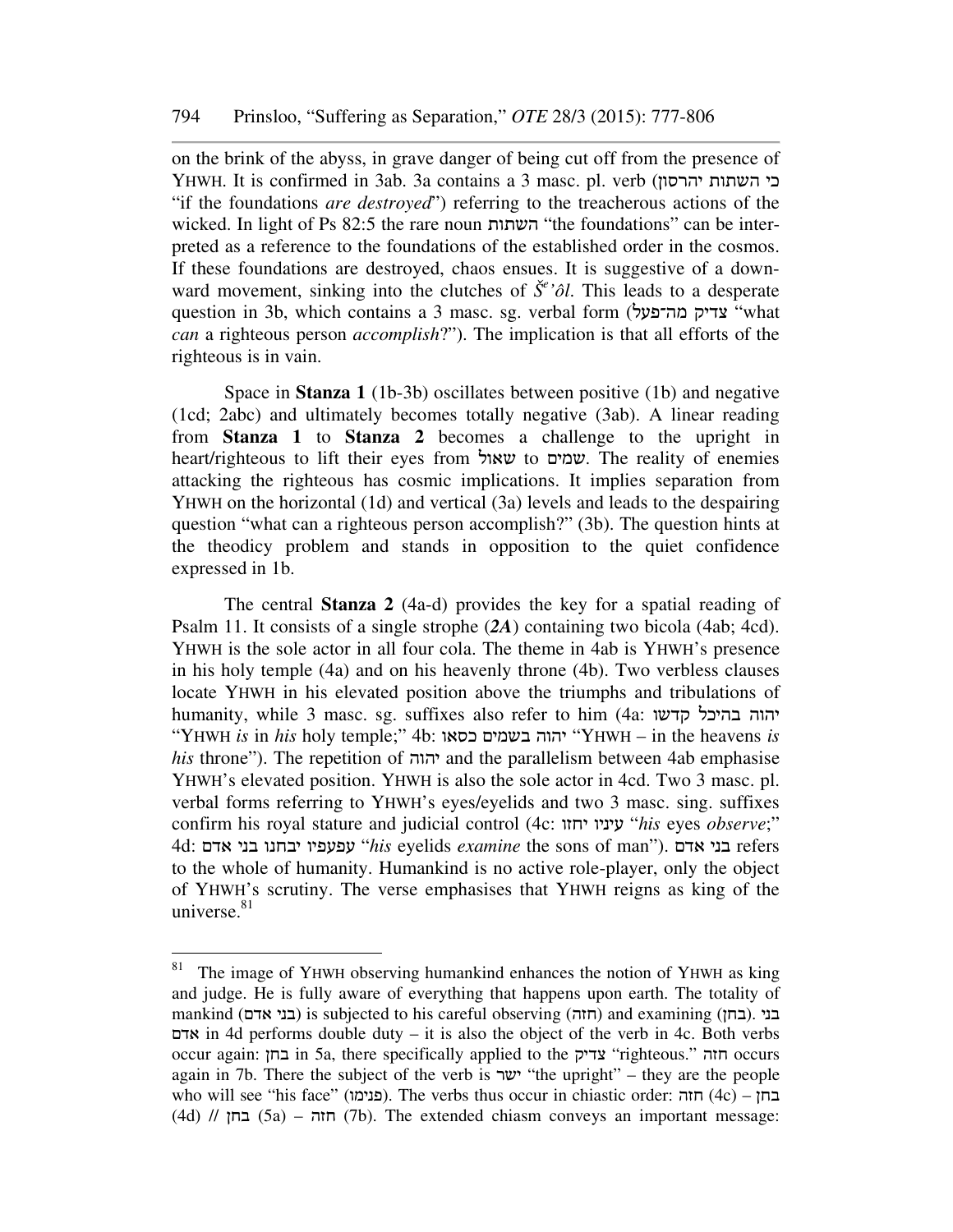In spatial terms there is no "movement" in **Stanza 2**, just the quiet confidence in YHWH's control over everything from his elevated throne. YHWH sits *high* (positive space) and looks *down*. YHWH's presence has cosmic implications overshadowing all earthly forces intent upon separating the poet from YHWH. YHWH's presence at-centre transforms space into something entirely positive, although the use of בחן implies that YHWH's act of looking down might have negative implications.

If **Stanza 1** challenges the righteous to lift their eyes from שאול to שמים, **Stanza 3** (5a-7b) describes a different situation altogether. The wicked were the main actors in Stanza 1, now YHWH acts and it implies movement to שאול – for the wicked! The stanza consists of two strophes. *Strophe 3A* (5abc) is a tricolon. It describes the contrast between YHWH's examining of the righteous and his abhorrence of the wicked and the one who hates violence. In 5a a 3 masc. sg. verb refers to YHWH (יהוה צדיק יבחן "YHWH – a righteous person he *examines*"). The object of YHWH's examining is the צדיק" righteous" (cf. 3a). The 3 fem. sg. verb in 5c (with נפש as subject) and the 3 masc. sg. suffix also refer to his actions (שנאה נפשו "*his* innermost being *abhors*"). In 5b an internal parallelism identifies the object of YHWH's abhorrence as חמס ואהב רשע" a wicked person and one who loves violence" (cf. 2a). YHWH's looking down (4cd) implies the testing of the righteous (5a), resulting in a division of humanity into two groups. YHWH's judgment upon the wicked and those who love violence (5b) will be swift, because he passionately abhors them (5c)!

**Strophe 3B** (6a-7b) consists of two bicola. It contains the same contrast between the wicked and the righteous, but in chiastic order compared to *Strophe 3A*. In 6ab YHWH focuses his wrath upon the wicked. In 6a YHWH is the subject of a 3 masc. sg. verb, while the רשעים remain the object of his wrath (פחמים על־רשעים ימטר" he *causes* glowing coals *to rain* upon the wicked"). 6b continues this line of thought with a 3 masc. pl. suffix referring to the wicked (כוסם מנת זלעפות ורוח וגפרית אש" fire and sulphur and a scorching wind – the portion of *their* cup"). 7ab returns to the relationship between YHWH and the righteous. In 7a both a verbless clause and a 3 masc. sg. verb refer to YHWH (אהב צדקות יהוה כי־צדיק" indeed, righteous *is* YHWH, righteous deeds he *loves*). Significantly, the root צדק is twice associated with YHWH – the righteous imitate the actions of their God (cf. 3b; 5a). A change of subject occurs in 7b. The upright are the subject of a 3 masc. pl. verb, while a 3 masc. sg. suffix refers to YHWH (ישר יחזו פנימו יוחד "the *upright will see* his face").<sup>82</sup> The ישר יחזו ישר" vipright" have

YHWH's observation (4c) and examining of human beings (4d) lead to a clear division: He discerns between the righteous (5a) and the wicked (5b) to the benefit of the righteous – they are able to "see his face" (7b). The wicked, on the other hand, become the object of YHWH's abhorrence (5c) and they are annihilated (6ab).

<sup>&</sup>lt;sup>82</sup> Brueggemann and Bellinger, *Psalms*, 70 state: "It is surely of immense importance that the *gaze* of YHWH in verse 4 and the *behold* of the righteous in verse 7 use the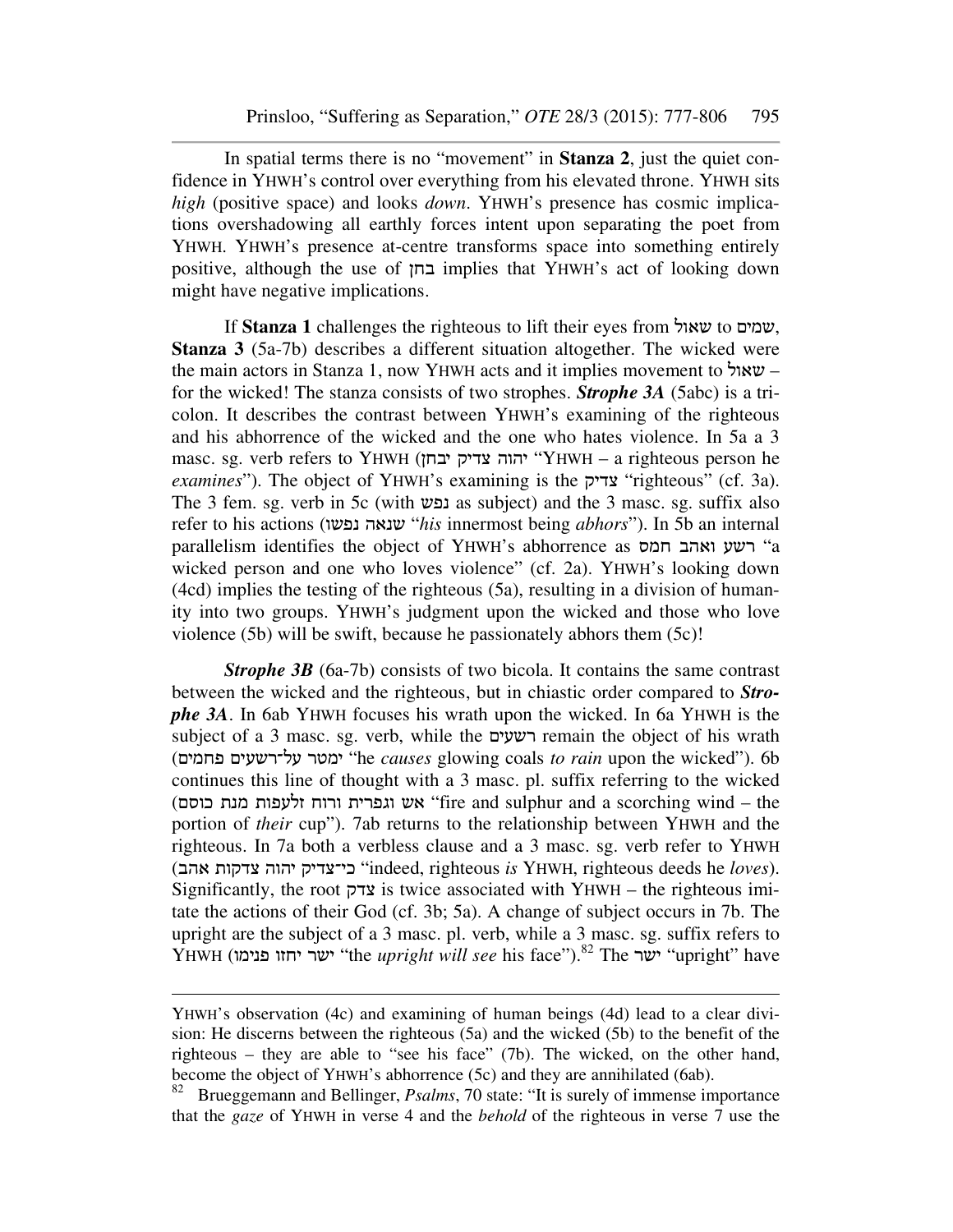already been encountered in 2c, while the root חזה also appears in 4d with YHWH as subject. 5a-7b thus implies a direct confrontation between YHWH and the רשעים "wicked," while the יצדיק/ישר "righteous/upright" are the objects of his benevolent scrutiny and the people who may appear in his presence. They are, metaphorically speaking, transported from the depths of שאול to the lofty heights of שמים by taking refuge in YHWH (1b).

The repetition of key words is an important tool to link the three stanzas. Each stanza is introduced by the word יהוה, חסיתי) חסיתי, 1b; אלהה בהיכל הדשו 4a; יבחן צדיק יהוה, 5a). יהוה also occurs as the first word in 4b ( בשמים יהוה כסאו(. The repetition of יהוה in 4ab emphasizes the centrality of the verse. יהוה again appears in 7a (כי־צדיק *יהוה* צדקות אהב). The fivefold repetition of the divine name suggests that YHWH is the most important actor in the poem and Stanza 2 (4a-5b), where he is the only actor, the focal point of the entire poem.

Concepts associated with YHWH as a source of protective presence occur in all three stanzas. In 1b the poet confesses that he takes refuge in YHWH (ביהוה *חסיתי*), therefore he refuses to flee "your mountain" (ביהוה *חסיתי*), 1d). In 4a the "mountain" is identified as YHWH's mountain where the "holy temple" (יהוה *בהיכל קדשו*) is to be found. It is the centre of the universe, the meeting point between heaven and earth, thus it can at the same time be described as his heavenly throne (*ה*הוה <u>בשמים כסאז</u>), 4b). The concepts of mountain, temple and throne link **Stanzas 1** (1b-3b) and **2** (4a-d).

From this elevated position YHWH observes (יחזו עיניו, 4c) and examines humankind in general (אפעפיו יבחנו עבוי אדם), 4d) and the righteous in particular (יהוה צדיק *יבחן*). Sa). He annihilates the wicked (5bc; 6ab) but enables the upright to see his face (ישר <u>יחזו</u> פנימו, 7b), a metaphor for experiencing his presence. The notion of YHWH's protective presence (1b; 7b) constitutes an inclusio that is directly linked to his presence in the centre of the poem (and the universe!) in 4ab and acts as important link between all three stanzas.

The repetition of חזה, first as an action of YHWH looking down from his royal throne upon the doings of mankind (4c), then as an action of the upright looking up into YHWH's face (7b) links **Stanzas 2** (4a-d) and **3** (5a-7b), as does the repetition of בחן, first as a general act of examining mankind (4d), then as a specific act of examining the righteous (5a). The chiastic arrangement of the two roots (חזה, 4c; בחן, 4d; בחן, 5a; חזה, 7b) enhances the relationship between **Stanzas 2** (4a-d) and **3** (5a-7b).

Preceding and following the central **Stanza 2** (4a-d) important, contrastive repetitions link **Stanzas 1** (1b-3b) and **3** (5a-7b). **Stanza 1** (1b-3b) commences with the poet's confession of trust in YHWH's protection (1b) followed

same verb, *hzh* (sic). Face-to-faceness is a gift to the righteous (withheld from the wicked) that makes them safe in a world of threat."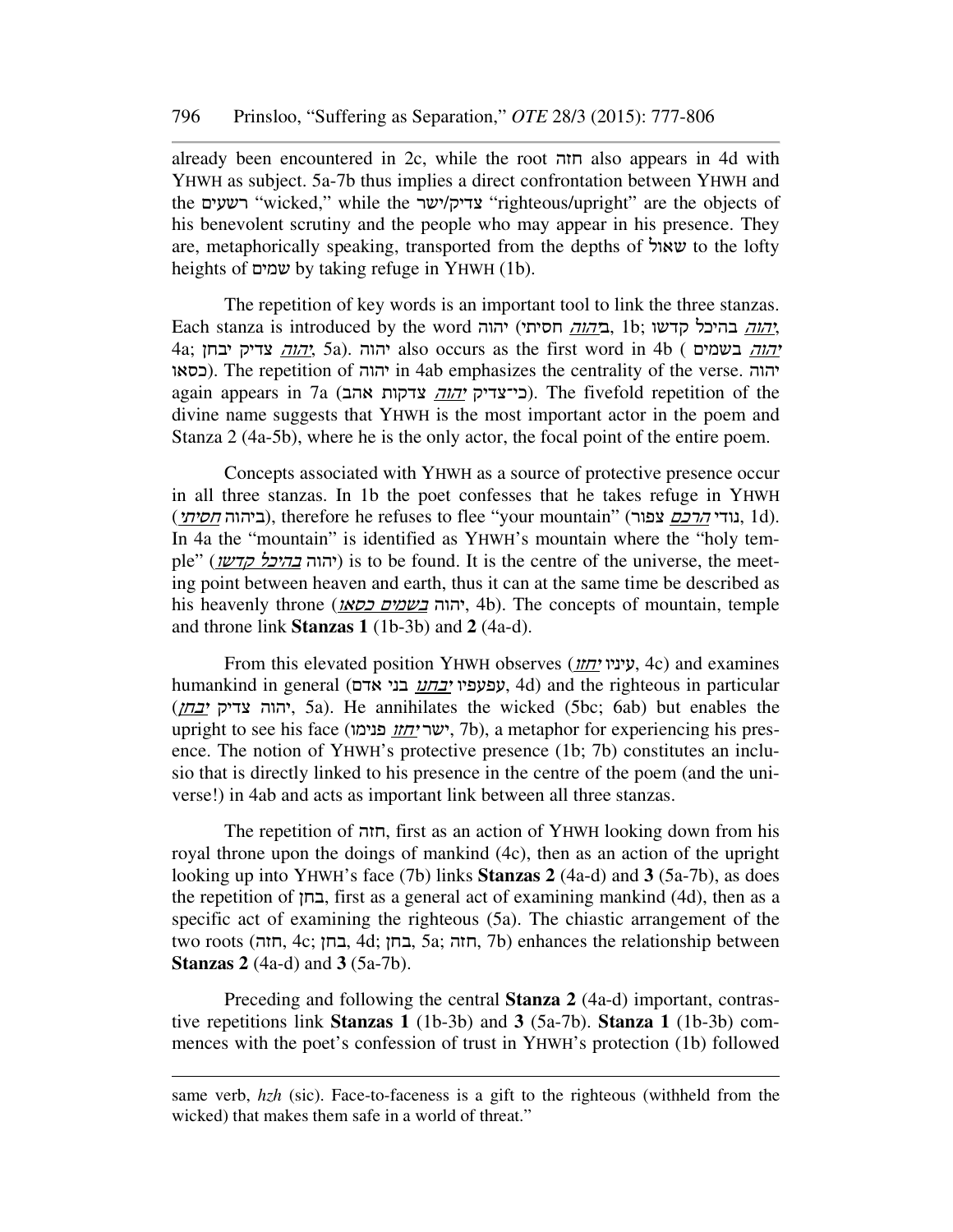by the question לנפשי תאמרו איך" how can you tell me?" (1c). נפש suggests the total involvement of the poet (his innermost being) in his refusal to flee (1d). נפש appears again in the opening verse of **Stanza 3** (5a-7b) in the expression נפשו שנאה" his innermost being hates" (5c) to express YHWH's abhorrence of wicked people's love for violence. The wicked have a deeply emotional influence upon the poet and YHWH!

Noticeable is the presence of two opposing groups in both stanzas. In **Stanza 1** (1b-3b) the wicked (הרשעים, 2a) are likened to hunters preparing their bows and arrows (2ab), waiting in the darkness to shoot at the upright in heart (ישרי־לב, 4c). This prompts the despairing question in 3b (ישרי־לב, ישרי־לב eous person – what can he accomplish?"). The righteous appear in this last colon of **Stanza 1** (3b) and again in the first colon of **Stanza 3** (5a) where they are the object of YHWH's examination (יהוה <u>צדיק</u> יבחן, 5a), thus creating an inclusio between **Stanzas 1** (1b-3b) and **3** (5a-7b). The inclusio is enhanced by the reappearance of the wicked in 5b, described as the "wicked"  $(2\nu$ ה) and "one who loves violence" (אהב חמס). The terms call the description of the wicked in 2abc to mind. The chiastic repetition הרשעים (2a); צדיק (3b); צדיק (5a); רשע) 5b) enhances the contrast between the apparent power of the wicked over the righteous in **Stanza 1** (1b-3b) and YHWH's protection of the righteous and annihilation of the wicked in **Stanza 3** (5a-7b).

In 6ab the wicked (רשעים (become the object of YHWH's judgment. 7a emphasizes that YHWH judges them precisely because he is righteous and loves  $\dot{\rm{right}}$ רשע (5a); רשע (5a); ראשע (5a); ראשע (5b); רשעים) 6a); צדקות/צדיק) 7a) enhances the message that YHWH aids the righteous but annihilates the wicked. Two verbs with opposite meanings create an interesting  $a - b - a$  pattern in **Stanza 3** (5a-7b) and emphasise YHWH's contrastive emotions towards the wicked and the righteous. In 5b the wicked is defined as someone who loves violence (ורשע ו*אהב* חמס). Ominously, 5c indicates that YHWH passionately abhors (שנאה נפשו) such people and annihilates perpetrators of such deeds (6ab). In sharp contrast to his hate for violence is his love for righteous deeds, exactly because he is righteous ( צדקות יהוה כי־צדיק אהב, 7a). He rewards people doing such deeds with his presence (7b).<sup>83</sup>

A last link between **Stanzas 1** (1b-3b) and **3** (5a-7b) is the appearance of the "upright" towards the end of both sections. In 2c the upright in heart (ישרי־לב (are the object of the wicked people's attack. The upright hovers on the brink of death. In 7b the upright (ישר) are the people who are granted the privilege of appearing in YHWH's presence and experience his protection.

The data is summarised in the following table:

<sup>83</sup> Bellinger, "Interpretation," 99 emphasises the antithetic parallelism in 5b-7b (5b: God hates – 6: God destroys // 7a: God loves – 7b: God rewards).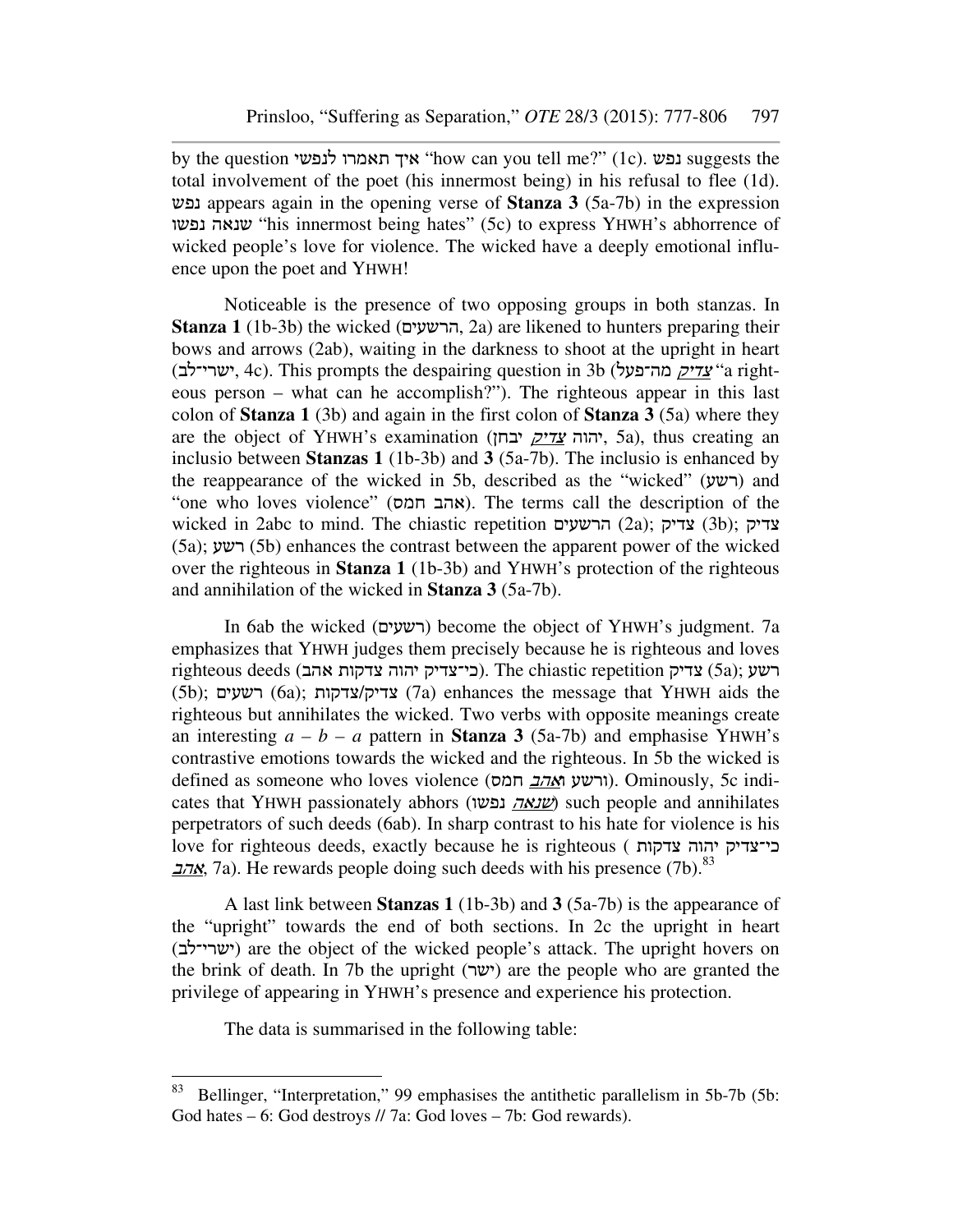| <b>Ss</b> | 1 <sub>a</sub>   | <b>Superscript</b>                                         |      |     |     |     |      |     |     |                                |                |                |
|-----------|------------------|------------------------------------------------------------|------|-----|-----|-----|------|-----|-----|--------------------------------|----------------|----------------|
|           | $1b-3b$          | Refuge with YHWH in spite of the attack by the wicked      |      |     |     |     |      |     |     | <b>Positive/negative space</b> |                |                |
|           | $\boldsymbol{A}$ | I find refuge with YHWH                                    |      |     |     |     |      |     |     | $+$ for צדיק                   | - for צדיק     |                |
|           |                  | 1 <sub>b</sub>                                             | יהוה |     |     |     |      |     |     |                                | הסה            |                |
|           |                  | $\mathbf{c}$                                               |      | נפש |     |     |      |     |     |                                |                | מה תאמרו       |
|           |                  | $\mathbf d$                                                |      |     |     |     |      |     |     |                                |                | נודי הרכם      |
| 1         | $\boldsymbol{B}$ | The righteous under attack by the wicked                   |      |     |     |     |      |     |     | + for צדיק                     | - for צדיק     |                |
|           |                  | 2a                                                         |      |     | רשע |     |      |     |     |                                | $-$            | ידרכון קשת     |
|           |                  | $\mathbf b$                                                |      |     |     |     |      |     |     |                                | --             | כוננו חצם      |
|           |                  | $\mathbf{c}$                                               |      |     |     | ישר |      |     |     |                                | $-$            | אפל            |
|           |                  | 3a                                                         |      |     |     |     |      |     |     |                                | $-$            | שתות           |
|           |                  | $\mathbf b$                                                |      |     |     |     | צדיק |     |     |                                | $\overline{a}$ | מה־פעל         |
|           | $4a-d$           | YHWH observes humanity as heavenly king                    |      |     |     |     |      |     |     | <b>Positive/negative space</b> |                |                |
|           | $\boldsymbol{A}$ | From his temple and heavenly throne YHWH observes humanity |      |     |     |     |      |     |     |                                | $+$ for צדיק   | - for צדיק     |
| 2         |                  | 4a                                                         | יהוה |     |     |     |      |     |     |                                | היכל           | $-$            |
|           |                  | $\mathbf b$                                                | יהוה |     |     |     |      |     |     |                                | שמים           | $-$            |
|           |                  | 4c                                                         |      |     |     |     |      | חזה |     |                                | עיניו יחזו     | $-$            |
|           |                  | $\mathbf d$                                                |      |     |     |     |      |     | בחז |                                | עפעפיו יבחנו   | $-$            |
|           | $5a-7b$          | YHWH differentiates between the righteous and the wicked   |      |     |     |     |      |     |     | <b>Positive/negative space</b> |                |                |
|           | $\boldsymbol{A}$ | YHWH examines the righteous but abhors the wicked          |      |     |     |     |      |     |     | $+$ for צדיק                   | - for רשע      |                |
|           |                  | 5a                                                         | יהוה |     |     |     | צדיק |     | בחז |                                | צדיק יבחן      | $\overline{a}$ |
|           |                  | b                                                          |      |     | רשע |     |      |     |     | אהב                            |                | ורשע ואהב      |
|           |                  |                                                            |      |     |     |     |      |     |     |                                |                | חמס            |
| 3         |                  | $\mathbf{c}$                                               |      | נפש |     |     |      |     |     | שנא                            | --             | שנאה נפשו      |
|           | $\boldsymbol{B}$ | YHWH annihilates the wicked but loves the righteous        |      |     |     |     |      |     |     |                                | $+$ for צדיק   | - for רשע      |
|           |                  | 6a                                                         |      |     | רשע |     |      |     |     |                                | ۰.             | מטר            |
|           |                  | $\mathbf b$                                                |      |     |     |     |      |     |     |                                | --             | $v$ אש         |
|           |                  | 7a                                                         | יהוה |     |     |     | צדיק |     |     | אהב                            |                | --             |
|           |                  | $\mathbf b$                                                |      |     |     | ישר |      | חזה |     |                                | פנים           | --             |

798 Prinsloo, "Suffering as Separation," *OTE* 28/3 (2015): 777-806

# **D READING PSALM 11 IN ITS "SPACE"**

The analysis of Ps 11 above can now briefly be contextualised in Book I of the Psalter.<sup>84</sup> There are indications that Pss 11 and 12 can be read as a pair. Psalm 12 comments on the wicked's foolish advice (cf. לנפשי תאמרו איך in 11:1) to the suppliant to "flee your mountain little bird!" (נודי הרכם צפור in 11:1). The trustworthiness of YHWH's words (12:6-7) stands in sharp contrast to false and flattering human speech (12:3-5), therefore the poet can claim that YHWH will protect "us" from "this generation" forever (12:8), linking up with the confes-

<sup>84</sup> It is not possible to engage in a detailed contextualisation of Ps 11. For a discussion of the psalm group, cf. Hossfeld and Zenger, *Psalmen 1*, 12-14; Gianni Barbiero, *Das erste Psalmenbuch als Einheit: Eine synchrone Analyse von Psalm 1-41* (ÖBS 16; Frankfurt: Peter Lang, 1999), 63-188; Friedhelm Hartenstein, "'Schaffe mir Recht, JHWH!' (Psalm 7,9): Zum theologischen und antropologischen Profil der Teilkomposition Psalm 3-14," in *The Composition of the Book of Psalms* (ed. Erich Zenger; BETL 238; Leuven: Peeters, 2010), 229-58. I am currently engaged in a detailed spatial analysis of Pss 3-14. What follows is a very brief summary of that still to be published research.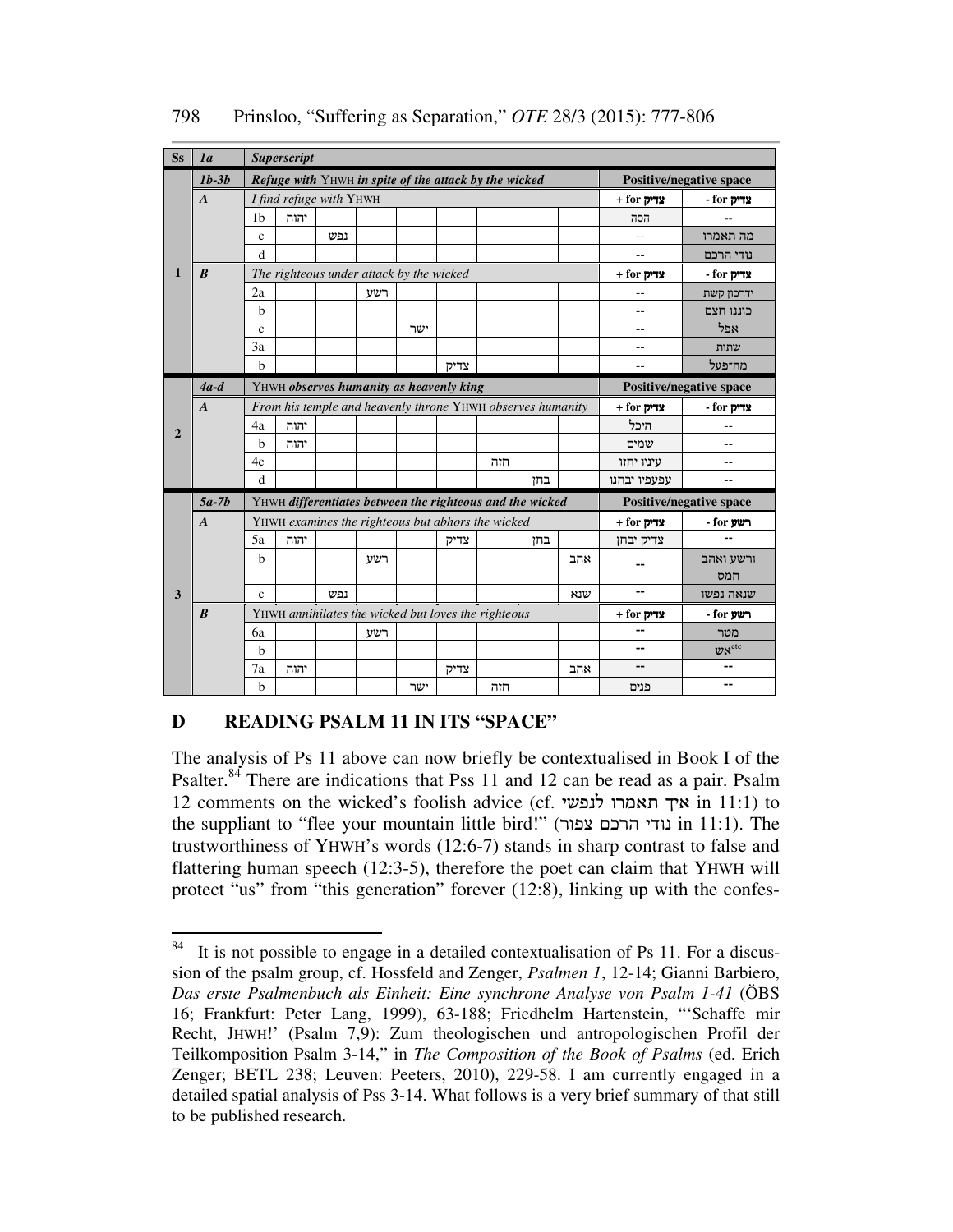sion of trust in 11:1 (ביהוה חסיתי). The remark in 11:4 that YHWH's "eyelids examine the sons of humankind" (אפעפיו יבחנו בני אדם) has ominous implications for the אדם בני" the sons of humankind" which occurs in the first (cf. 12:2) and last (cf. 12:9) verse of Ps 12. The "faithful" might have "vanished from among the sons of humankind" (12:2; cf. 11:3) and "vileness" might be "raised high among the sons of humankind" (12:9), but YHWH "at centre" (11:4) declares in the centrally located 12:6: "'Because of the oppression of the poor, the groaning of the needy, I will now stand up,' YHWH says, 'I will set him in the salvation that he longs for."<sup>85</sup>

A cursory reading of Pss 3-14 makes it clear that, with the exception of Ps 8, every poem contains references to a direct confrontation between a righteous sufferer and enemies.<sup>86</sup> In all but Pss 10 and 14 the poet as a 1st person singular speaker acts on behalf of the righteous. The enmity has the effect of alienation, therefore the poet experiences YHWH as far away and himself and his group as "off-centre."<sup>87</sup> With the exception of Pss 8 and 11, every poem in the collection contains an urgent prayer for salvation.<sup>88</sup> The prayer constitutes a plea to YHWH to draw near in order that the righteous might experience his presence and be "at-centre." The righteous' experience of being "off-centre" can be plotted on both the horizontal and vertical axes. Horizontally, the confrontation with enemies brings about estrangement from YHWH. Vertically, the confrontation leads to an existence on the brink of disaster and death. The poet experiences this as being in the clutches of שאול itself.

In this context Ps 8 plays a crucial role. This song of praise refers on all three levels of the universe and its orientation is decidedly vertical. YHWH reigns upon earth (8:1, 10), but his majesty also becomes apparent in heaven (8:1, 4, 9) and in the sea (8:9). YHWH engages with all of creation and especially with all of humankind (8:4), significantly called אנוש and בני־אדם. Yet this insignificant being (8:5) is little less than God and crowned with glory and honour (8:6). Humankind is YHWH's "vassal" who rule over creation on his behalf (8:7-9). Yet there is a precondition (8:3). It can only happen where humankind recognises YHWH's glory and kingship, become "children and infants" by relying upon him completely. Then he silences the raging of "foe and avenger." In contrast with the preceding Pss 3-7 and the following Pss 9-14 mankind is here depicted as potentially completely "at-centre," but it can only

<sup>&</sup>lt;sup>85</sup> Gert T. M. Prinsloo, "Man's Word – God's Word: A Theology of Antithesis in Psalm 12," *ZAW* 110 (1998): 390-402 (400-401).

<sup>86</sup> Psalms 3:2, 3, 7, 8; 4:3, 7; 5:5-7, 9-11; 6:9, 11; 7:2-3, 6, 15-17; 9:6-7, 14-15, 20- 21; 10:2-11; 11:2-3; 12:3, 9; 13:5; 14:1-3, 6.

 $87$ <sup>87</sup> The notion is present in all the poems, but finds it most pertinent expression in 10:1.

<sup>88</sup> Psalms 3:8; 4:1; 5:2-3, 9, 11-12; 6:2-6; 7:2, 7-10; 9:14-15, 20-21; 10:12-13, 15; 12:2, 4-5; 13:4-5; 14:7.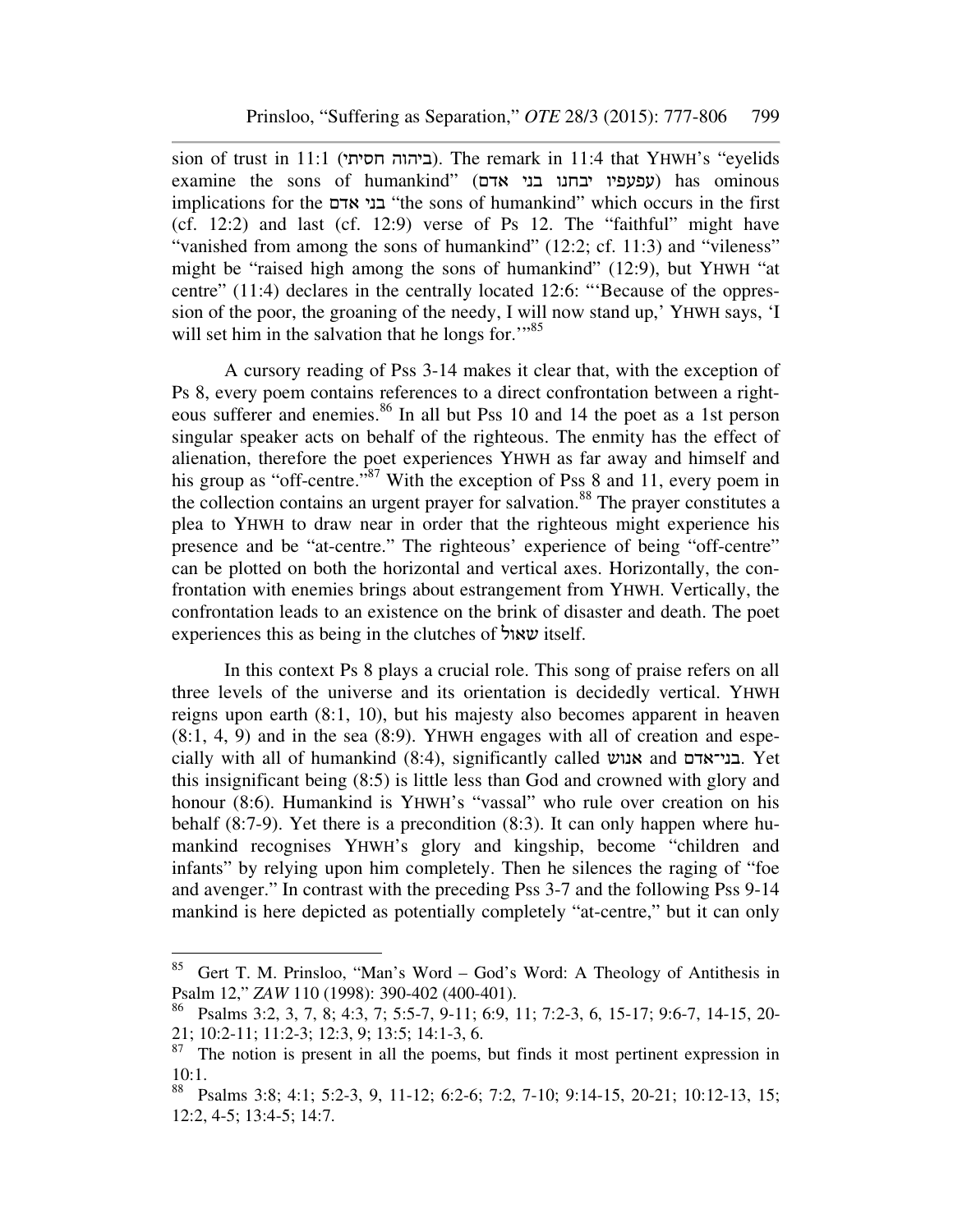happen when YHWH is recognised as the ultimate ruler. This notion puts the apparent power of the wicked in 3-7 and 9-14 in perspective.

From this centre, Pss 3-7 can be read as the desperate attempt of the righteous sufferer to draw close to YHWH. Three times the temple is explicitly mentioned as the space where one can experience YHWH and his presence (3:5; 4:6; 5:8). Yet the righteous sufferer is thwarted in his attempts by the ferocious attack of the wicked. In spite of his trust in YHWH all seems to be in vain and he arrives at the gates of death (6:6). The sufferer's only hope lies in taking refuge in YHWH (7:2) and in his urgent prayer that YHWH "most high" (7:9, 11, 18) might rule over the wicked nations "from on high" (7:8)! Only when the sufferer orientates himself vertically towards YHWH the heavenly king is he able to broach the distance and move towards the centre. This process reaches its culmination point in Ps 8.

Psalm 9 commences where Ps 8 concludes – with the psalmist in the presence of YHWH Most High (9:3). The call to praise at the end of Ps 7 (7:18) is repeated in Ps 9:1 (and illustrated in Ps 8!) and directly links Pss 3-7 to 9-14. There are two subtle differences between the two groups of poems, though. First, the individual perspective of Pss 3-7 makes room for a collective view. The poet becomes a spokesperson for a social group calling themselves the "poor." They are present in Pss 9, 10, 12 and 14 and are explicitly identified in  $14:7$  as Israel and Jacob.<sup>89</sup> Second, the wicked become the protagonists in Pss 9-14 who are doing their utmost to destroy the "poor" and who deny the kingship of YHWH. $90$  In the light of Ps 8 these people can only be brought to task if the "poor" react like "children and infants" (8:3) by singing YHWH's praise and doing righteous deeds (11:7). Therefore a "heavenly" perspective, a vertical orientation, permeates Pss 9-14, starting with 9:1-13 and culminating in the prayer for the salvation of Israel from Zion in 14:7. The harder the wicked try to drive the "poor" off-centre, the more they focus upon YHWH on his heavenly throne (9:5, 8; 11:4)! The off-centre suppliant of Pss 3-7 becomes the at-centre poor of Pss 9-14, because "YHWH is in his holy temple, in the heavens is his throne"  $(11:4)$ .<sup>91</sup> In this way Pss 3-14, and especially 9-14, prepare the way for Pss 15-24's focus upon the temple (Ps 15, 24), heaven and Torah (Ps 19).

<sup>89</sup> <sup>89</sup> Psalms 9:10, 13, 19; 10:9, 12, 14, 17-18; 12:6; 14:6.<br><sup>90</sup> Psalms 10:3, 4, 11, 13: 12:4, 5: 14:1

<sup>&</sup>lt;sup>90</sup> Psalms 10:3-4, 11, 13; 12:4-5; 14:1.<br><sup>91</sup> Ultich Berges "God Staat aan de K

<sup>91</sup> Ulrich Berges, "'God Staat aan de Kant van de Armen' (Ps. 109, 31): Armoede en Rijkdom in het Psalmenboek," *TvT* 44 (2004): 108-123 (111) remarks: "De klachten en gebeden van Ps. 3-7 schilderen situasies waarin degene die bidt onder druk staat van persoonlike vijanden, van het gemis aan rechtzekerheid en van ziekte, en hoopt op de morgen als tijd van Gods hulp (3, 6; 5, 4). Daarna gaan Ps. 9-14 boven de persoonlijke levenssituasie uit en spreken van structurele bedreigingen waar de gemeenschap van JHWH-getrouwen tegen moet strijden. Interessant genoeg kreeg midden tussen deze klaag- en smeekgebeden Ps. 8 een plaats."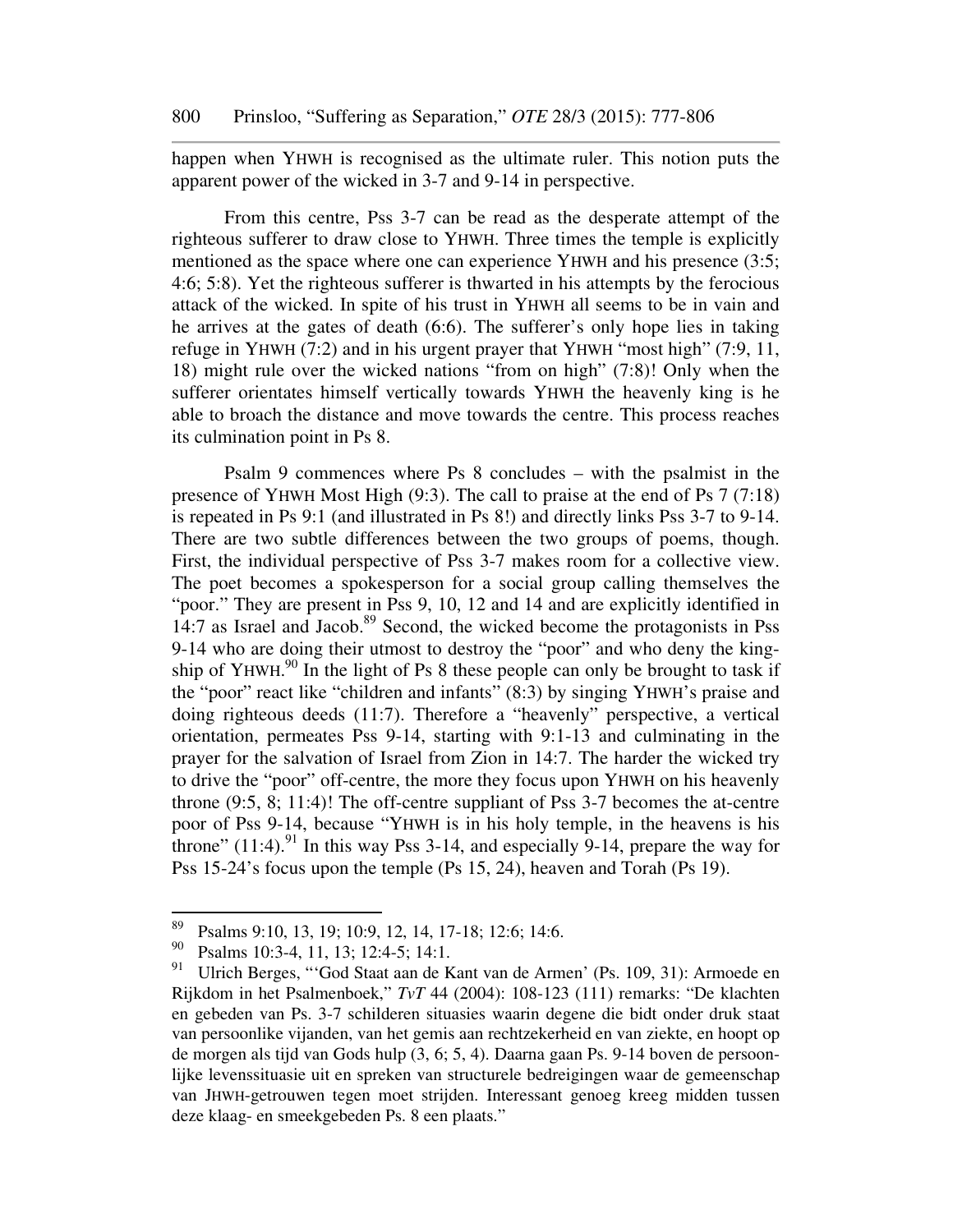The superscript (1a) implies that Ps 11 should be read in the light of the real-life experiences of the poet as the "imaginary" David who is depicted in Book I of the Psalter as the suffering and lamenting David, threatened by enemies, fleeing before Saul (Ps 3:1), the object of scorn (Ps 7:1; Ps 34:1), but also saved by YHWH (Ps 18:1). Psalm 11 shares with other poems in Book I the notion of Zion/Jerusalem/temple/mountain as the cosmic centre of the universe, the only place where a righteous person can be at-centre.<sup>92</sup>

The social group responsible for the so-called "poor" redaction of the Psalter is at work in Pss 3-14 and is probably responsible for the final shape of the psalm group. They are the "servants" of YHWH who often refer to themselves as the "poor," the "upright," or the "righteous." They have been identified as groups of Levites who lived and worked towards the end of the Persian Period in the province of Yehud and experienced themselves as being isolated from the centre of power in Jerusalem. They lament their desperate situation, plea with YHWH for deliverance, identify themselves as the "true" Israel who, under the kingship of YHWH and his anointed will truly serve YHWH in his temple and live life at-centre in the presence of YHWH.<sup>93</sup>

#### **E CONCLUSION**

 $\overline{a}$ 

Psalm 11 is not a colourless and forgettable composition. A spatial reading of the poem reveals its vertical orientation towards YHWH in his temple and upon his heavenly throne (11:4). It puts the apparent power of the wicked in perspective (11:1-3) and ensures the destruction of the wicked and a life in the presence of YHWH (11:5-7). The experience of being under constant threat (11:2) causes an existential crisis to the poet. The experience of the very foundations of society, indeed of the cosmos itself being destroyed (11:3) leads to the despairing question "what can a righteous person accomplish?" (11:3). It can be construed as a "struggle to construct meaning."<sup>94</sup> The righteous stands on the brink of the abyss, decidedly off-centre, far from YHWH and his saving presence. The poet experiences suffering as separation. In the universe as imagined by the poet there is but one solution: to take refuge in YHWH (11:1)

<sup>&</sup>lt;sup>92</sup> Pss 3; 5; 7, 9, 11, 14, 15, 18, 20, 21, 23, 24, 26, 27, 28, 29 (cf. Gillingham, "Zion Tradition," 316).<br> $^{93}$  Much work b

Much work has been done on the role of this post-exilic group and their literary heritage, cf. especially Ulrich Berges, "Die Armen im Buch Jesaja: Ein Beitrag zur Literaturgeschichte des AT," *Bib* 80 (1999): 153-77; Ulrich Berges, "Die Knechte im Psalter: Ein Beitrag zu seiner Kompositionsgeschichte," *Bib* 81 (2000): 153-78; Ulrich Berges, "Who Were the Servants? A Comparative Inquiry in the Book of Isaiah and the Psalms," in *Past, Present, Future: The Deuteronomistic History and the Prophets* (ed. Johannes C. de Moor and Herrie F. van Rooy; OtSt 44; Leiden: Brill, 2000), 1-18; Johannes Un-Sok Ro, *Die sogenannte "Armenfrömmigkeit" im nachexilischen Israel* (BZAW 322; Berlin: De Gruyter, 2002).

<sup>&</sup>lt;sup>94</sup> Boase, "Constructing Meaning," 449.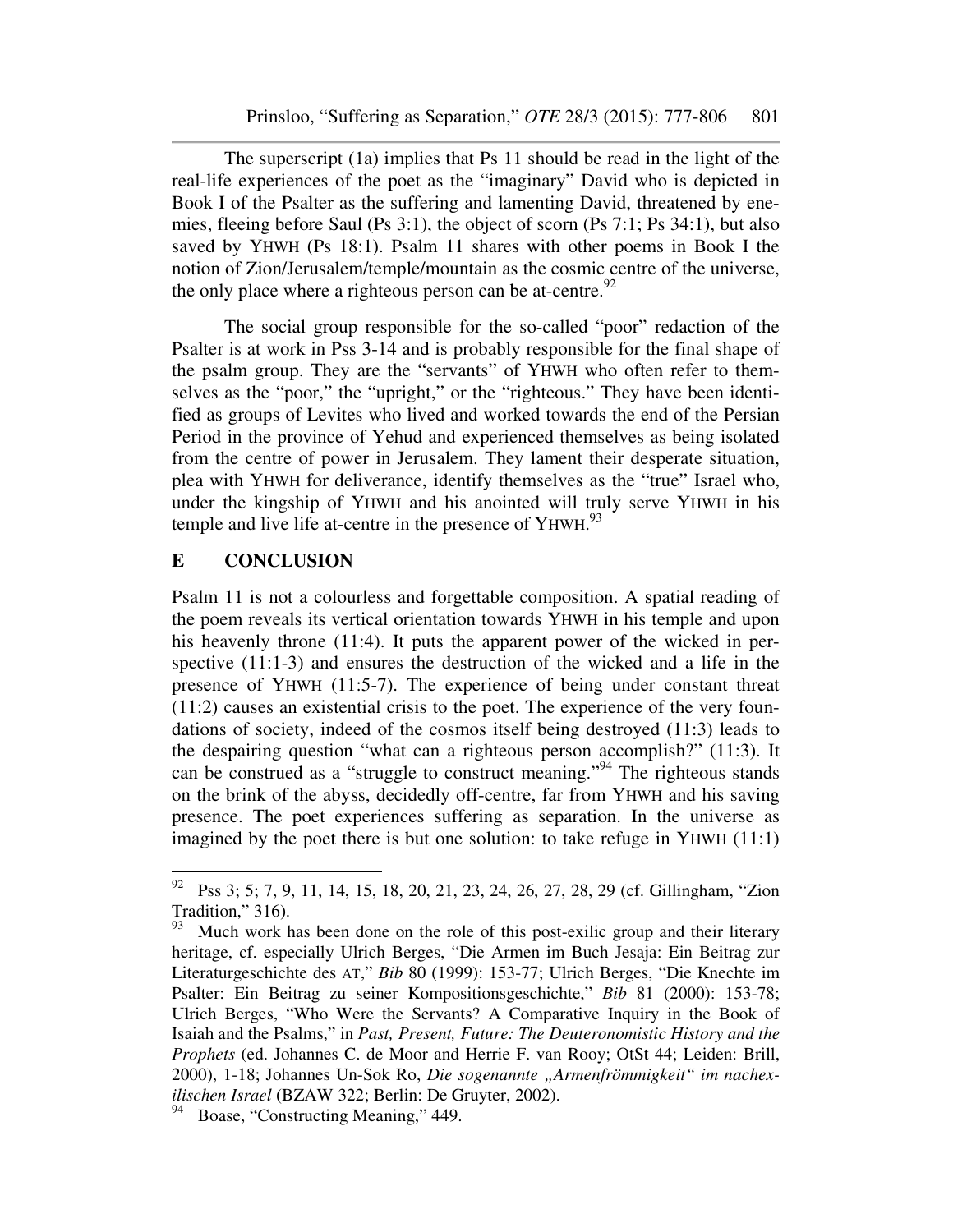at-centre. That confession, amidst the crumbling of personal security and comfort (11:2-3), draws the eyes of the poet to YHWH in his holy temple and at the same time enthroned as king of the universe. In 11:4 the poet's imagined space literally transports him from שאול to שמים. There, in the presence of YHWH (11:7), he arrives at-centre once again, convinced that the wicked will finally be destroyed. In the poet's imagined universe suffering is obliterated in the presence of YHWH.

#### **BIBLIOGRAPHY**

- Auffret, Pierre. "Essai sur la structure littéraire du psaume 11." *Zeitschrift für die Alttestamentliche Wissenschaft* 93 (1981): 401-18.
- Baethgen, Friedrich. *Die Psalmen*. Handkommentar zum Alten Testament II/2. Göttingen: Vandenhoeck and Ruprecht, 1904.

Barbiero, Gianni. *Das erste Psalmenbuch als Einheit: Eine synchrone Analyse von Psalm 1-41*. Österreichsche Biblische Studien 16. Frankfurt: Peter Lang, 1999.

Bellinger, William H. "The Interpretation of Psalm 11." *Evangelical Quarterly* 56 (1984): 95-101.

Berges, Ulrich. "Die Armen im Buch Jesaja: Ein Beitrag zur Literaturgeschichte des AT." *Biblica* 80 (1999): 153-77.

\_\_\_\_\_\_\_. "Die Knechte im Psalter: Ein Beitrag zu seiner Kompositionsgeschichte." *Biblica* 81 (2000): 153-78.

\_\_\_\_\_\_\_. "Who Were the Servants? A Comparative Inquiry in the Book of Isaiah and the Psalms." Pages 1-18 in *Past, Present, Future: The Deuteronomistic History and the Prophets*. Edited by Johannes C. de Moor and Herrie F. van Rooy. Oudtestamentische Studien 44. Leiden: Brill, 2000.

\_\_\_\_\_\_\_. "'God Staat aan de Kant van de Armen' (Ps. 109, 31): Armoede en Rijkdom in het Psalmenboek." *Tijdschrift voor Theologie* 44 (2004): 108-123.

Berlejung, Angelika. "Weltbild/Kosmologie." Pages 65-72 in *Handbuch theologischer Grundbegriffe zum alten und neuen Testament*. Edited by Angelika Berlejung and Christian Frevel. Darmstadt: Wissenschaftliche Buchgesellschaft. 2006.

Berquist, Jon L. "Critical Spatiality and the Construction of the Ancient World." Pages 14-29 in *'Imagining' Biblical Worlds: Studies in Spatial, Social and Historical Constructs in Honor of James W. Flanagan*. Edited by David M. Gunn and Paula M. McNutt. Journal for the Study of the Old Testament Supplement Series 359. Sheffield: Sheffield Academic Press, 2002.

Bewer, Julius A. "Text-Critical Suggestions on Hosea xii. 1, iv. 4, iv.8; Isaiah xiv. 12<sup>b</sup> ; Psalm xi. 1." *Journal of Biblical Literature* 21 (1902): 108-114.

- Beyerlin, Walter. *Die Rettung der Bedrängten in den Feindpsalmen der Einzelnen auf institutionelle Zusammenhänge untersucht*. Forschungen zur Religion und Literatur des Alten und Neuen Testaments 99. Göttingen: Vandenhoeck and Ruprecht, 1970.
- Birkeland, Harris. *Die Feinde des Individuums in der israelitischen Psalmenliteratur: Ein Beitrag zur Kenntnis der semitischen Literatur- und Religionsgeschichte*. Oslo: Grøndahl, 1933.
- Boase, Elizabeth. "Constructing Meaning in the Face of Suffering: Theodicy in Lamentations." *Vetus Testamentum* 58 (2008): 449-68.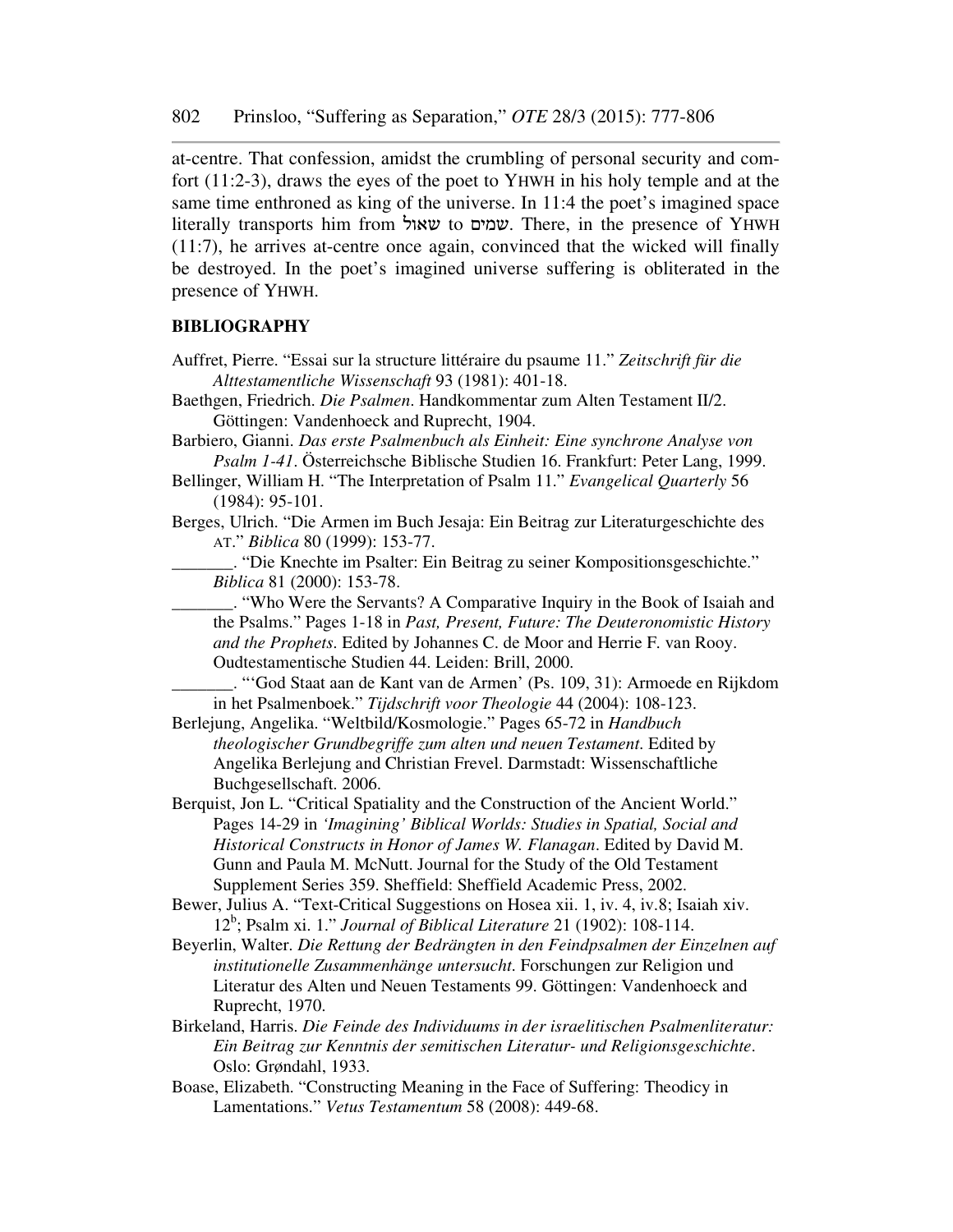Bratcher, Robert C. and William D. Reyburn. *A Translator's Handbook on the Book of Psalms*. Helps for Translators. New York: United Bible Societies, 1991.

Brettler, Marc. Z. *God is King: Understanding an Israelite Metaphor*. Journal for the Study of the Old Testament Supplement Series 76. Sheffield: JSOT Press, 1989.

- Briggs, Charles A. and Emilie G. Briggs. *A Critical and Exegetical Commentary on the Book of Psalms*. Volume 1. International Critical Commentary. Edinburgh: T&T Clark, 1906.
- Broyles, Craig C. *The Conflict of Faith and Experience in the Psalms: A Formcritical and Theological Study*. Sheffield: JSOT Press, 1989.
- Brueggemann, Walter. "Theodicy in a Social Dimension." *Journal for the Study of the Old Testament* 33 (1983): 3-25.

\_\_\_\_\_\_\_. "Some Aspects of Theodicy in Old Testament Faith." *Perspectives in Religious Studies* 26 (1999): 253-68.

Brueggemann, Walter and William H. Bellinger. *Psalms*. New Cambridge Bible Commentary. Cambridge: Cambridge University Press, 2014.

Buttenwieser, Moses. *The Psalms*. Chicago: University of Chicago Press, 1938.

Campbell, Tony. "God and Suffering – 'It Happens': Job's Silent Solution." *American Theological Inquiry* 3 (2010): 153-63.

- Craigie, Peter. *Psalms 1-50*. Word Biblical Commentary 19. Nashville, Tenn.:Thomas Nelson, 2004.
- Creach, Jerome F. D. *Yahweh as Refuge and the Editing of the Hebrew Psalter*. Journal for the Study of the Old Testament Supplement Series 217. Sheffield: Sheffield Academic Press, 1996.
- Crenshaw, James L., ed. *Theodicy in the Old Testament*. Issues in Religion and Theology 4. Philadelphia: Fortress, 1983.
- Flynn, Shawn W. *YHWH is King: The Development of Divine Kingship in Ancient Israel*. Supplements to Vetus Testamentum 159. Leiden: Brill, 2014.
- Gerleman, Gilles. "Der 'Einzelne' der Klage- und Dankpsalmen." *Vetus Testamentum* 32 (1982): 33-49.
- Gerstenberger, Erhard S. and Wolfgang Schrage, eds. *Leiden*. Biblische Konfrontationen 1004. Köln: Kohlhammer, 1977.
- Gerstenberger, Erhard S. *Psalms Part I with an Introduction to Cultic Poetry*. Forms of Old Testament Literature 14. Grand Rapids, Mich.: Eerdmans, 1988.
- Gesenius, Wilhelm, Emil Kautzsch and Arthur E. Cowley. *Gesenius' Hebrew Grammar*. 2nd English ed. Oxford: Clarendon Press, 1910
- Gillingham, Susan. "The Zion Tradition and the Editing of the Hebrew Psalter." Pages 308-41 in *Temple and Worship in Biblical Israel: Proceedings of the Oxford Seminar*. Edited by John Day. London: T&T Clark, 2007.
	- \_\_\_\_\_\_\_. "The Levitical Singers and the Editing of the Hebrew Psalter." Pages 91- 123 in *The Composition of the Book of Psalms*. Edited by Erich Zenger. Bibliotheca ephemeridum theologicarum lovaniensium 238. Leuven: Peeters, 2010.
- Gunkel, Hermann. *Die Psalmen*. Göttinger Handkommentar zum Alten Testament II/2. Göttingen: Vandenhoeck and Ruprecht, 1929.
- Gunkel, Hermann and Joachim Begrich. *Einleitung in die Psalmen: Die Gattungen der religiösen Lyrik Israels*. Göttinger Handkommentar zum Alten Testament II. Göttingen: Vandenhoeck and Ruprecht, 1933.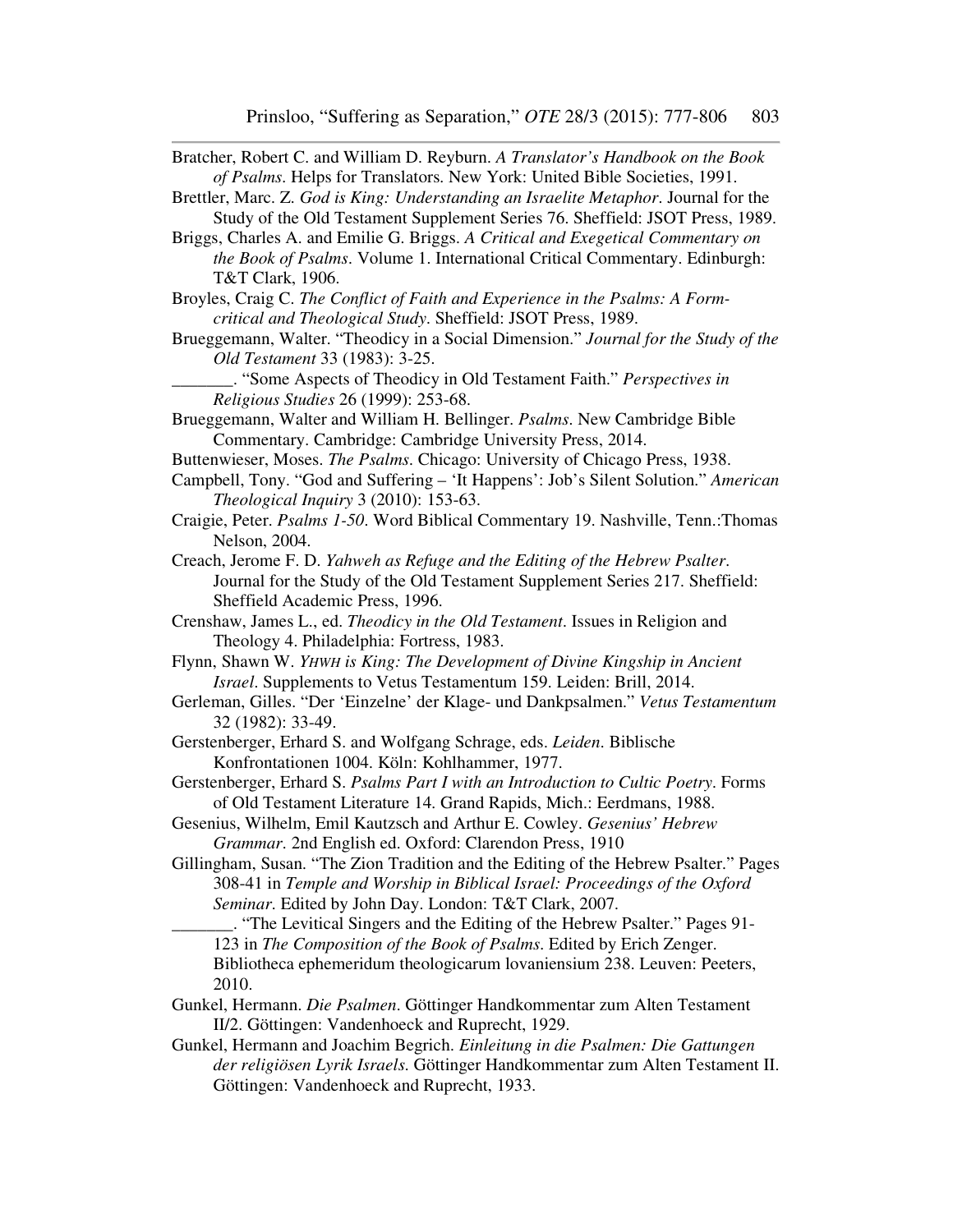- Hartenstein, Friedhelm. "'Schaffe mir Recht, JHWH!' (Psalm 7,9): Zum theologischen und antropologischen Profil der Teilkomposition Psalm 3-14." Pages 229-58 in *The Composition of the Book of Psalms*. Edited by Erich Zenger. Bibliotheca Ephemeridum Theologicarum Lovaniensium 238. Leuven: Peeters, 2010.
- Horowitz, Wayne. *Mesopotamian Cosmic Geography*. Mesopotamian Civilizations 8. Winona Lake, Ind.: Eisenbrauns, 1998.
- Hossfeld, Frank-Lothar and Erich Zenger. *Psalm 1-50*. Volume 1 of *Die Psalmen*. Neue Echter Bibel 29. Würzburg: Echter Verlag, 1993.
- Janowski, Bernd. "Das biblische Weltbild: Eine methodologische skizze." Pages 3-26 in *Das biblische Weltbild und seine altorientalischen Kontext.* Edited by Bernd Janowski and Beate Ego. Tübingen: Mohr Siebeck, 2001.
	- \_\_\_\_\_\_\_."Die heilige Wohnung des Höchsten: Kosmologische Implikationen der Jerusalemer Tempeltheologie." Pages 24-68 in *Gottesstadt und Gottesgarten: Zu Geschichte und Theologie des Jerusalemer Tempels*. Edited by Othmar Keel and Erich Zenger. Quaestiones Disputatae 91. Freiburg: Herder, 2002.
- \_\_\_\_\_\_\_."Ein Tempel aus Worten: Zut theologischen Architektur des Psalters." Pages 279-306 in *The Composition of the Book of Psalms*. Edited by Erich Zenger. Bibliotheca ephemeridum theologicarum lovaniensium 238. Leuven: Peeters, 2010.
- Johnston, Philip S. "Ordeals in the Psalms?" Pages 271-91 in *Temple and Worship in Biblical Israel: Proceedings of the Oxford Seminar*. Edited by John Day. London: T&T Clark, 2007.
- Kessler, Hans. *Gott und das Leid seiner Schöpfung: Nachdenkliches zur Theodizeefrage*. Würzburg: Echter Verlag, 2000.
- Koehler, Ludwig, Walter Baumgartner and Johann J. Stamm. *The Hebrew and Aramaic Lexicon of the Old Testament*. Translated and edited under the supervision of M. E. J. Richardson. 4 vols. Leiden, 1994-1999
- Kraus, Hans-Joachim. *Psalms 1-59*. Translated by Hilton C. Oswald. Minneapolis: Augsburg, 1988.
- Krüger, Annette. "Himmel Erde Unterwelt. Kosmologische Entwürfe in der poetischen Literatur Israels." Pages 65-83 in *Das biblische Weltbild und seine altorientalischen Kontext.* Edited by Bernd Janowski and Beate Ego. Tübingen: Mohr Siebeck, 2001.
- Laatto, Antii and Johannes C. de Moor, eds. *Theodicy in the World of the Bible*. Leiden: Brill, 2003.
- Lefebvre, Henri. *The Production of Space*. Translated by D. Nicholson-Smith. Oxford: Blackwell, 1991.
- Leibniz, Gottfried W. *Theodicy: Essays on the Goodness of God, the Freedom of Man and the Origin of Evil*. Translated by E. M. Huggard. New York: Cosimo, 2009.
- Lindström, Fredrik. *Suffering and Sin*. Translated by M. McLamb. Stockholm: Almqvist & Wiksell, 1994.
- Loretz, Oswald. *Psalmstudien: Kolometrie, Strophik und Theologie ausgewählter Psalmen*. Beihefte zur Zeitschrift für die Alttestamentliche Wissenschaft 309. Berlin: Walter de Gruyter, 2002.
- Mays, James L. *Psalms*. Interpretation Bible Commentary. Louisville, Ky.: John Knox, 1994.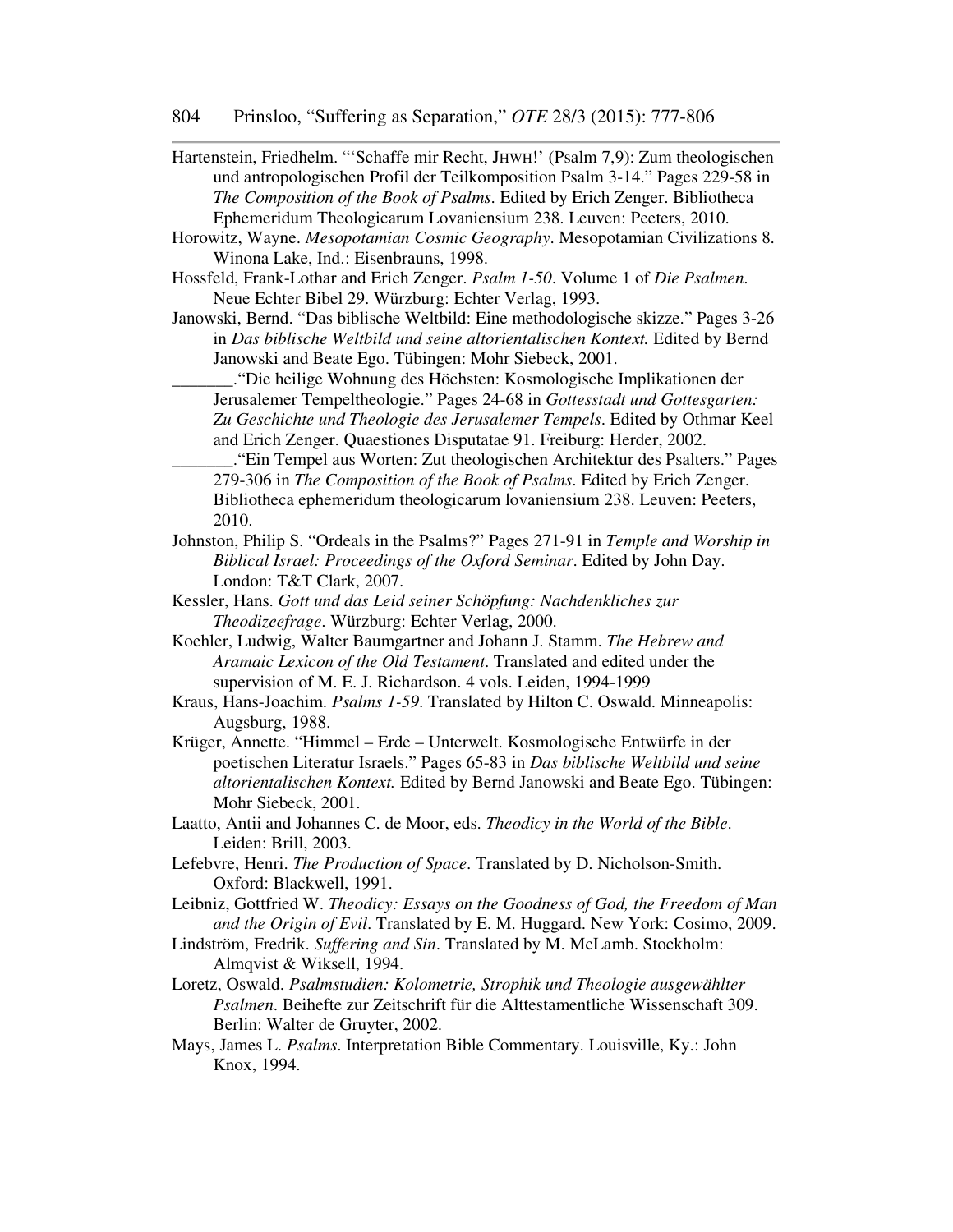- Melvin, David P. "Why Does the Way of the Wicked Prosper? Human and Divine Suffering in Jeremiah 11:18-12:13 and the Problem of Evil." *Evangelical Quarterly* 83 (2011): 99-106. Mettinger, Tryggve N. D. *In Search of God: The Meaning and Message of the Everlasting Names*. Translated by F. H. Cryer. Philadelphia: Fortress, 1978. Moore, Ralph K. *An Investigation of the Motif of Suffering in the Psalms of Lamentation*. Ann Arbor, Mich.: University Microfilms International, 1993. Morgenstern, Julian. "Psalm 11." *Journal of Biblical Literature* 69 (1950): 221-31. Ngwa, Kenneth. "Did Job Suffer for Nothing? The Ethics of Piety, Presumption and the Reception of Disaster in the Prologue of Job." *Journal for the Study of the Old Testament* 33 (2009): 359-80. Nogalski, James D. "Recurring Themes in the Book of the Twelve: Creating Points of Contact for a Theological Reading." *Interpretation* 61 (2007): 125-36. Prinsloo, Gert T. M. "Man's Word – God's Word: A Theology of Antithesis in Psalm 12." *Zeitschrift fur die Alttestamentliche Wissenschaft* 110 (1998): 390-402. \_\_\_\_\_\_\_."The Role of Space in the המעלות שׁירי) Psalms 120-134)." *Biblica* 86 (2005): 457-77.  $\frac{1}{1-\frac{1}{\sqrt{6}}}\$   $\rightarrow$  Yerûšālayim  $\leftarrow$  Šāmayim: Spatial Orientation in the Egyptian Hallel (Psalms 113-118)." *Old Testament Essays* 19 (2006): 739-60. \_\_\_\_\_\_\_."Place, Space and Identity in the Ancient Mediterranean World: Theory and Practice with Reference to the Book of Jonah." Pages 3-25 in *Place, Space and Identity in the Ancient Mediterranean World*. Volume 5 of *Constructions of Space*. Edited by Gert T. M. Prinsloo and Christl M. Maier. Library of Hebrew Bible/Old Testament Studies 576. New York: Bloomsbury T&T Clark, 2013. \_\_\_\_\_\_\_."Suffering Bodies – Divine Absence: Towards a Spatial Reading of Ancient Near Eastern Laments with Reference to Psalm 13 and An Assyrian Elegy (K 890)." *Old Testament Essays* 26 (2013): 773-803. Raabe, Paul R. "Deliberate Ambiguity in the Psalter.' *Journal of Biblical Literature* 110 (1991): 213-27. Riede, Peter. *Im Netz des Jägers: Studien zur Feindmetaphorik der Individualpsalmen*. Wissenschaftliche Monographien zum Alten und Neuen Testament 85. Neukirchen-Vluyn: Neukirchener Verlag, 2000. Ro, Johannes Un-Sok. *Die sogenannte "Armenfrömmigkeit" im nachexilischen Israel*. Beihefte zur Zeitschrift für die alttestamentliche Wissenschaft 322. Berlin: De Gruyter, 2002. Schmidt, Hans. *Die Psalmen*. Handbuch zum Alten Testament 15. Tübingen: Mohr, 1934. Schönemann, Hubertus. *Der untreue Gott und sein treues Volk: Anklage Gottes angesichts unschuldigen Leidens nach Psalm 44*. Bonner Biblische Beiträge 157. Göttingen: Vandenhoeck & Ruprecht, 2009. Seybold, Klaus. *Die Psalmen*. Handbuch zum Alten Testament I/15. Tübingen: Mohr, 1996.
- Sonne, Isaiah. "Psalm 11." *Journal of Biblical Literature* 68 (1949): 241-5.
- Soja, Edward W. *Thirdspace: Journeys to Los Angeles and Other Real-and-Imagined Places*. Oxford: Blackwell, 1996.
- TeSelle, Sallie M. *Speaking in Parables: A Study in Metaphor and Theology*. Philadelphia: Fortress, 1975.